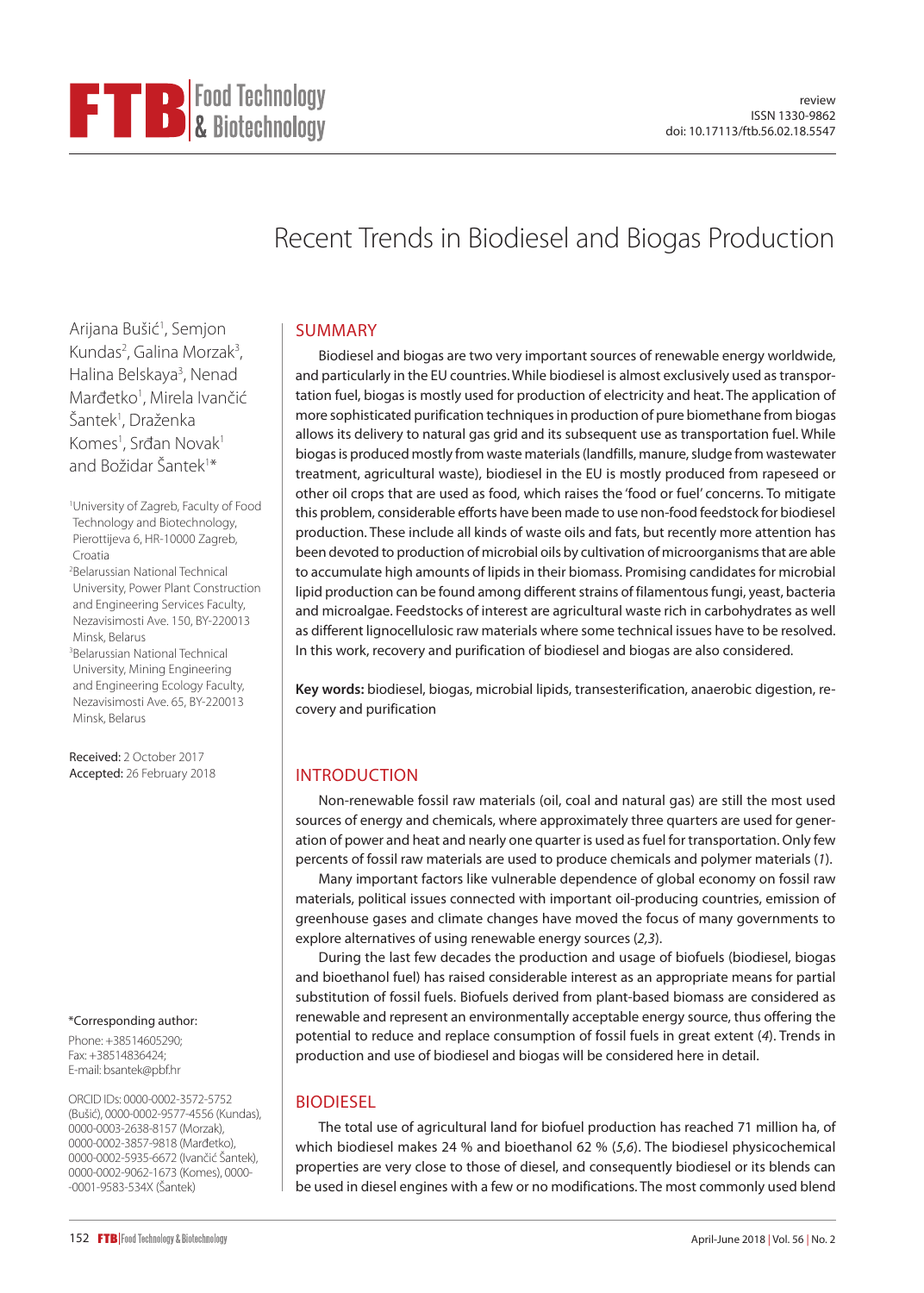is B20, a 1:5 mixture of biodiesel and petroleum diesel. Mark B100 implies pure biodiesel, which can be blended at any level with petroleum diesel, and its higher flash point makes it a safer fuel to use, handle and store using the existing diesel tanks and equipment.

Compared to petroleum diesel, biodiesel has a higher cetane number. It also contains about 10 oxygen atoms in different fatty acids present in this fuel and no aromatic compounds at all. As a consequence, biodiesel has lower emission of hydrocarbons and carbon monoxide. Also, the carbon atoms in biodiesel do not originate from organic deposits in the Earth's crust. They are derived from present-day atmospheric carbon dioxide that was fixed by photosynthesis in oil-rich plants. Therefore, carbon dioxide produced by combustion of biodiesel is usual part of ongoing carbon cycle on Earth and thereby has much lower impact on greenhouse gas emission. The greenhouse gas emission of biodiesel (B100) is 4.5- -fold lower than of gasoline, and 3-fold lower than of petroleum diesel (7). Although the NO<sub>x</sub> levels of biodiesel are slightly higher than those of petroleum diesel, biodiesel is believed to be more environmentally friendly because its use can significantly reduce the net carbon emissions and global warming (*7,8*).

Biodiesel production from vegetable oils has been known since 1853, when scientists E. Duffy and J. Patrick succeed in producing biodiesel from these feedstocks (*9*). Rudolph Diesel, the inventor of the diesel engine, studied different fuels (*e.g.* powdered coal to peanut oil) and used peanut oil to fuel one of his engines at the Paris Exposition of 1900. The first oil crisis in the 20th century (1970s) brought up the use of vegetable oils as an alternative to the petroleum for biodiesel production (*9*). Vegetable oils are renewable, available, portable and biodegradable, they have high heat content, and low content of sulphur and aromatic compounds. The used vegetable oils are extremely viscous, with viscosities ranging from 10 to 20 times higher than of petroleum diesel. This is the major problem for their use in compression ignition engines. Therefore, they had to be modified for use as diesel fuel (*10*). One of the most common methods used to reduce oil viscosity in the biodiesel industry is transesterification of vegetable oil or animal fat with an alcohol with or without the use of a catalyst (*11*).

Biodiesel can be produced from different feedstocks and their choice is mostly related to the climate and geographical position of the production place. Hence, rapeseed and sunflower oils are mostly used in Europe; soybean oil is dominant in the United States, canola oil in Canada, while palm oil prevails in tropical countries (*12*). Since all these oils are used as food, their use for biofuel production has raised the 'food *versus* fuel' dispute. They are regarded as first generation biodiesel feedstock. The second generation biodiesel feedstock is derived from non-edible sources, *e.g.* from pongamia, jatropha, karanja, as well as microalgae and other microorganisms. Waste frying oil (*13*) and waste from slaughterhouses (*e.g.* fat, blood, bones, ligament trimmings, dead animals, dead placentas, *etc.*; *14-16*) and rendering industry (*e.g.* tallow, meat and bone meals; *17*) can also be classified in that category.

It is important to point out that the cost of biodiesel from the first generation biodiesel feedstock is currently 30 % higher than of petroleum-based diesel (*7*). Furthermore, it is estimated that 60-80 % of the biodiesel production cost stems from the cost of raw materials. All this makes use of low-cost second generation biodiesel feedstock a very attractive alternative.

In 2013, 28.9 billion litres of biodiesel were produced globally (*5*). Global biodiesel production is expected to reach 39 billion litres by 2024, corresponding to a 27 % increase from 2014 (**Fig. 1**; *5*). The European Union is the major biodiesel producer. USA, Brazil, Argentina, Indonesia and Thailand along with the EU together produce 85 % of all biodiesel worldwide.



Fig. 1. Predictions of the world biodiesel production and consumption in 2024 (*5*)

Biodiesel is the most important biofuel in Europe. It makes nearly 80 % of the market for transport biofuels (*18*). The most intensive market growth was in period 2006 to 2009. In that period market capacity almost quadrupled but then the growth was slowing down from 2010 to 2012, and in 2013 and 2014, the capacity decreased by two percent each year. EU biodiesel production capacity is now expected to remain fairly flat at around 25 billion litres (*18*). Germany, France and Benelux countries are the major producers in the EU. The use of biodiesel, however, has increased from 45 % in 2013 to 50 % in 2014 due to higher domestic production and lower imports (*18*).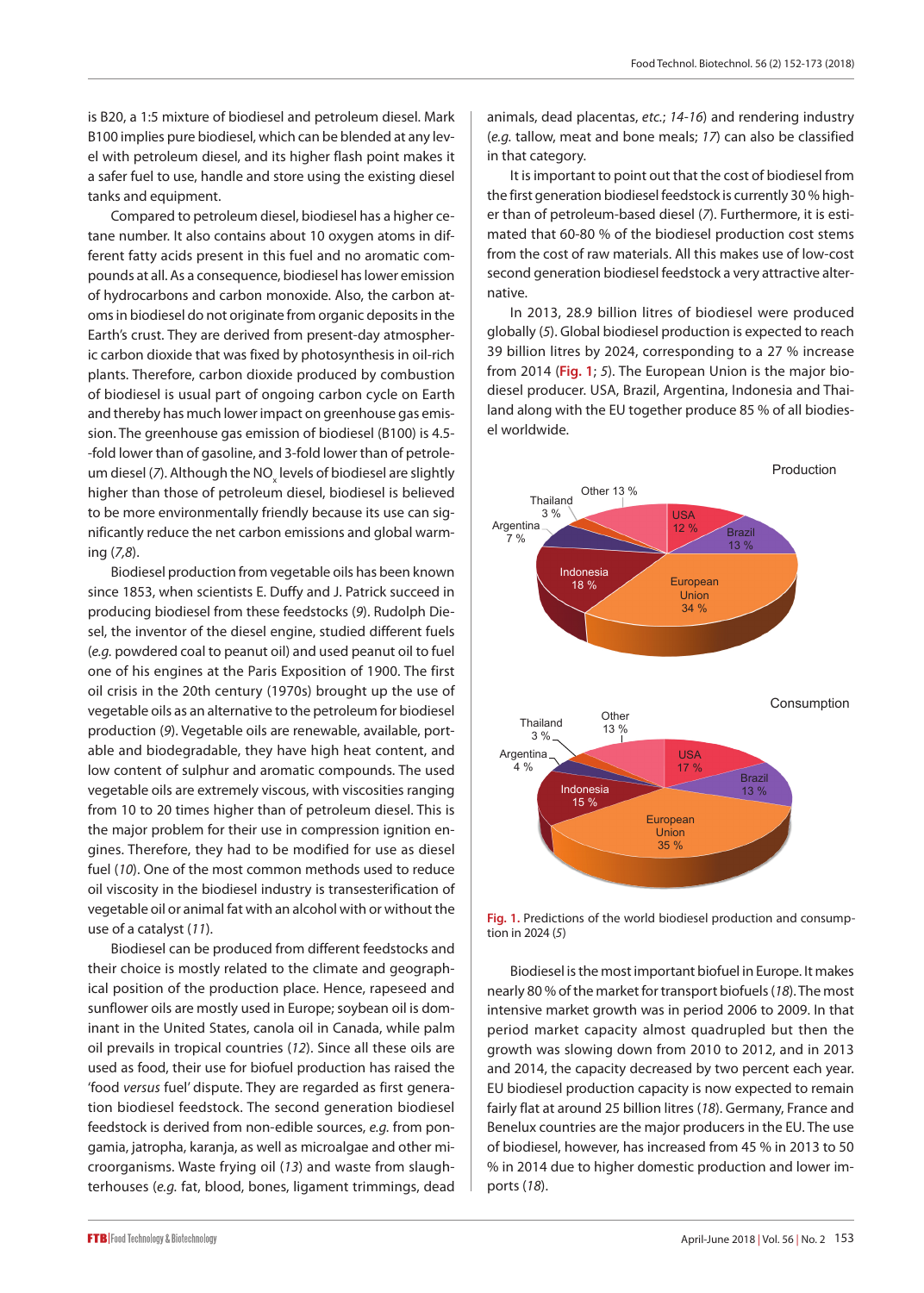The major biodiesel feedstock in the EU is rapeseed oil. In 2012 it took 66 % share but in 2014 its use dropped to 55 % as a consequence of higher palm oil and recycled waste frying oil use (*18*). Palm oil is the second raw material for biodiesel production in Benelux, Spain, Finland and France. The soybean oil is used in Spain, France, Germany, Portugal and Italy. The use of soybean and palm oil in conventional biodiesel is however limited, mainly because of their viscosity and winter operability. However, these obstacles can be circumvented by using rapeseed oil, soybean oil, and palm oil feedstock mix. Animal fats are used mostly in Germany and the UK. Sunflower oil comprises 3 % of the total raw materials for biodiesel production and it is mainly used in France and Greece, while cottonseed and pine oil are used in Greece and Sweden, respectively (*18*).

EU biodiesel consumption reached its peak in 2011, but it declined in 2012 and 2013. Regarding the biodiesel consumption, France, Germany, Italy and the UK were the leaders in 2014 (*18*). They consumed 58 % of total EU-28 biodiesel.

## PRODUCTION OF BIODIESEL FROM VEGETABLE OILS

There are four possible ways to use oils and fats for diesel fuel: (*i*) direct blending, (*ii*) pyrolysis (thermal cracking), (*iii*) emulsification (microemulsions), and (*iv*) transesterification (*19*).

Direct use of oils and fats (in particular) in diesel engines would produce serious damage due to high viscosity, free fatty acid content, acidity, gum formation, oxidation and polymerization during storage and combustion, lubricating oil thickening, *etc.* (*20*).

Biodiesel obtained with pyrolysis and microemulsion methods is related to the incomplete combustion due to a low cetane number. Therefore, transesterification (or alcoholysis) remains at this moment the most convenient method for biodiesel production from vegetable oils and fats (*21,22*), and it will be addressed in the following sections.

## *Transesterification as a method of biodiesel production*

In transesterification triglycerides from vegetable oils and animal fats react with an alcohol in the presence of a strong acid or base. In this reaction the ester bonds between fatty acids (FAs) and -OH groups of glycerol break down and free fatty acids (FFAs) make new ester bonds with alcohol molecules present in transesterification mixture. At the end of reaction the mixture of fatty acids, alkyl esters and glycerol remains (*23*).

Methanol, ethanol, propanol, butanol and amyl alcohol can be used in transesterification, but methanol and ethanol are predominantly used. Fatty acid methyl esters (FAME) are produced in the presence of methanol, and fatty acid ethyl esters (FAEE) in the presence of ethanol. Both esters are used as biodiesel (*11*). Process efficiency of transesterification depends on several factors like the type of catalyst, temperature, alcohol to oil ratio, water and free fatty acid content, *etc.* (*24*).

Alcohol and triglycerides in oils and fats are not miscible enough to establish a single phase mixture. Thus, the multiphasic nature of the reaction mixture results in insufficient contact between reactants and consequently in very slow transesterification reaction. The use of catalysts can resolve this problem by facilitating the contact between reactants and consequently increasing the reaction rates and biodiesel yield (*25*).

Catalysts can be classified as homogeneous or heterogeneous. Homogeneous catalysts act in the same liquid phase as the reactants, while heterogeneous catalysts are usually solids that act in a different phase from the reactants. In addition, both can be either acidic or alkaline-based compounds (*22*). Base-catalysed reaction is better for oils with lower amount of FFAs, whereas acid-catalysed reaction is more convenient for oils having higher FFA content (*26*).

## *Homogeneous catalytic transesterification*

Most widely used acids in homogenous catalytic transesterification are sulfuric acid, sulfonic acid, hydrochloric acid, organic sulfonic acid, ferric sulphate, *etc.* but the first three are usually favoured due to their strong acidity and low cost (*27*). Acidic catalysts are not sensitive to FFA content in the oil. This prevents side reactions like saponification and consequently results in the high-quality glycerol as byproduct. However, homogeneous acid catalytic transesterification is very sensitive to the presence of water, even at mass fraction of 0.1 % in the reaction mixture, while 5 % water stops the reaction almost completely (*28*). Homogeneous base catalysts (mostly alkaline metal alkoxides and hydroxides, or carbonates of sodium or potassium) are abundantly used for industrial transesterifications (*20*). Sodium or potassium hydroxides are mostly used due to their solubility in methanol, forming sodium or potassium methoxides that are actual catalytic agents for transesterification reaction (*22*). Homogeneous base catalysts are widely used because they provide modest operation conditions, high catalytic activity, and are widely available at modest costs (*29*). The processes can be carried out at low temperature and pressure (333-338 K and 140-420 kPa, respectively) with low catalyst mass fractions (0.5-2 %) (*30*). Yields of biodiesel ranging from 94 to 99 % are usually achieved when using sodium or potassium hydroxide at mass fractions from 0.5 to 1 %, methanol to oil ratio of 6:1, and temperatures of 45-80 °C. Under these conditions vegetable oils are completely transesterified in several hours (*31*).

However, the recovery of products and catalysts requires demanding procedures because of the homogenous phase of the mixture. This makes the process impractical and economically unattractive. Besides this, base catalysts react with FFAs normally present in the oil, and therefore unwanted byproducts are formed such as soap (*32*), which spoils the catalyst and decreases the ester yield, but also prevents successful glycerol separation from biodiesel (*33*). Therefore, the FFA content in oil must be as low as possible (less than 0.5 %) to avoid saponification (*13*).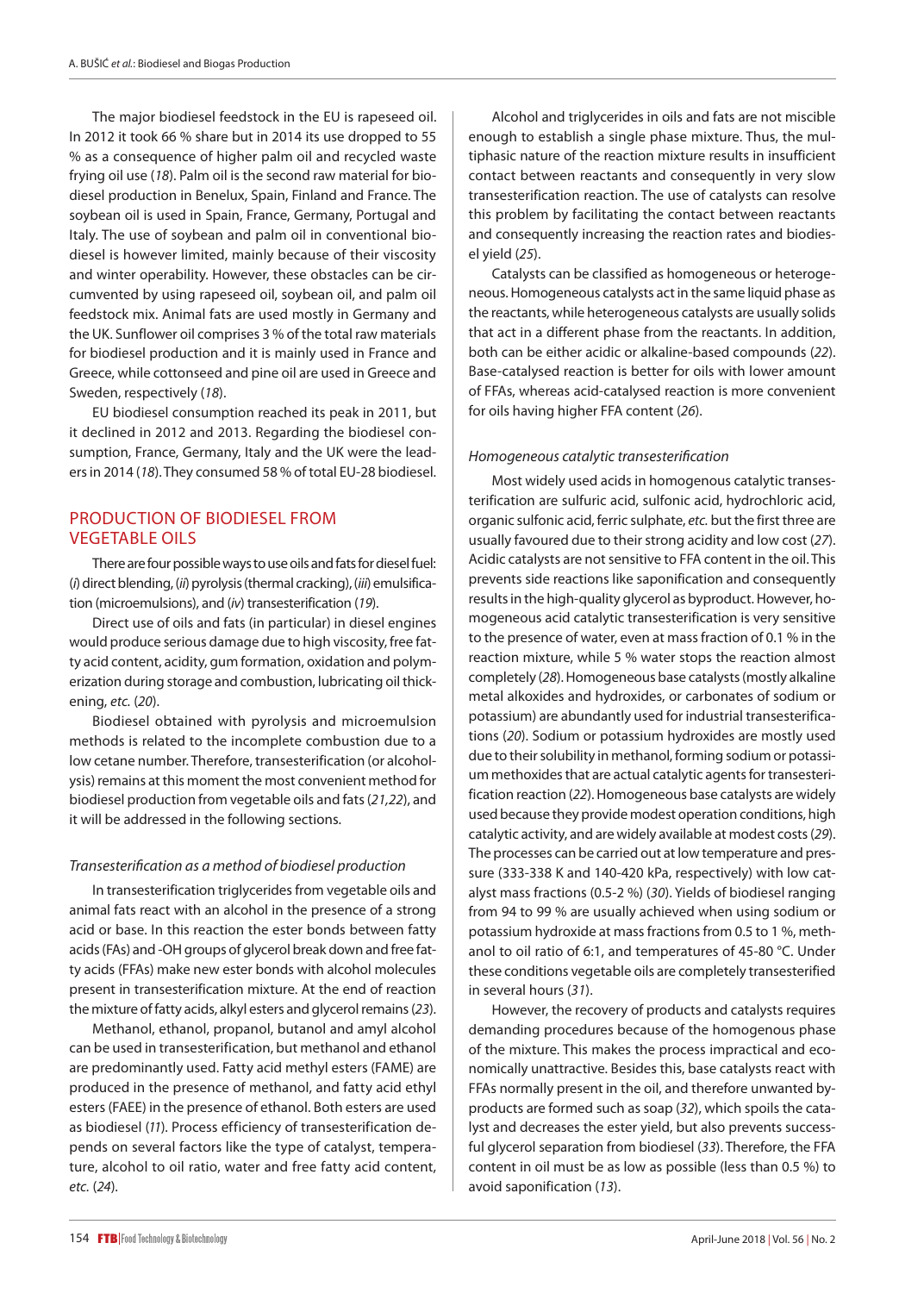The transesterification of high FFA oils can also be achieved by employing a two-step process. In the first step, an acid-catalysed process is carried out, where esterification of the FFAs to FAMEs takes place, while the second step comprises base-catalysed transesterification (*34*). It has also been reported that a two-step process can also be achieved using alkaline catalysis in both steps. Increase of 10 % of yield was recorded using a two-step alkaline catalysis of a feedstock containing 4 % FFAs (*35*).

#### *Heterogeneous catalytic transesterification*

Heterogeneous base catalysts are materials like hydrotalcites and zeolites, which contain alkaline oxides or alkaline earth metals supported over large surface area (*27*). The possible advantages of the heterogeneous processes are higher yields of biodiesel, higher purity of glycerol, lower costs of catalyst and maintenance. However, the energy consumption and costs are considerably higher (*20*). Comparison between homogenous and heterogeneous catalytic transesterification shows that heterogeneous process is characterised by extreme reaction conditions. The 95 % yield of biodiesel can be achieved by using MgO, CaO and TiO $_{_2}$  catalysts at temperatures up to 200 °C (*36*).

The Esterfip-H heterogeneous catalyst process is commercially used for biodiesel production (*27*). It does not require catalyst recovery nor aqueous treatment steps and results in high biodiesel yields and salt-free glycerol with 98 % purity compared to homogeneous catalysed process, where less than 80 % glycerol purity can be achieved.

Heterogeneous solid acid catalysts have also been used in many industrial processes. Main advantages are insensitivity to FFA content, elimination of purification step, easy separation of the catalyst, and smaller corrosion problem (*20*). Some of frequently studied solid acid catalysts are zinc stearate/SiO<sub>2</sub>, MoO<sub>3</sub>/ZrO<sub>2</sub>, WO<sub>3</sub>/ZrO<sub>2</sub>, WO<sub>3</sub>/ZrO<sub>2</sub>-Al<sub>2</sub>O<sub>3</sub>, MoO<sub>3</sub>/ SiO<sub>2</sub>, TPA/ZrO<sub>2</sub> and zinc ethanoate/SiO<sub>2</sub> (27).

However, the use of heterogeneous solid base catalysts seems to be more acceptable for industrial application due to the simplification of production and purification processes, the decrease in the amount of basic wastewater, the downsizing of process equipment, and the reduction of environmental impact and process costs (*37*). Also, it was found that solid base catalysts are more active than solid acid catalysts (*38*). Developments of heterogeneous catalysts for biodiesel production have been extensively studied in many works (*22,27,37,39*). CaO is the most often applied solid base catalyst because of the following advantages: long catalyst life, high activity, moderate reaction conditions and cheap natural calcium isolation sources (*e.g.* egg shells or mollusc shells) (*22*). There are reports on the use of ultrasonic technology to improve the mass transfer between the two immiscible liquids in a heterogeneous system on a laboratory scale (*40,41*).

#### *Enzymatic catalytic transesterification*

Enzyme-catalysed transesterification reactions have been extensively studied. The use of enzymes like lipases provides numerous environmental and economic advantages such as: (*i*) use of mild reaction temperatures, (*ii*) high selectivity and specificity of trans/esterification, (*iii*) broader substrate range due to the ability to esterify both glyceride-linked and non-esterified fatty acids in one step, (*iv*) use of lower alcohol to oil ratios, (*v*) avoidance of side reactions (no foam), easier separation and product recovery due to the production of a glycerol side stream with minimal impurities and water content, (*vi*) elimination of treatment costs associated with recovery of chemical catalysts, (*vii*) enzyme biodegradability and environmental acceptability, and (*viii*) opportunity for enzyme reuse and improved stability through enzyme immobilization (*7*). However, there are some drawbacks mostly related to the higher production costs, lower reaction rates, enzyme inhibition and loss of activity (typically within 100 days of operation). Despite these disadvantages, enzyme-catalysed process used for biodiesel production is nowadays considered as an environmentally friendly alternative having good opportunity to be highly commercialized when new, less expensive and more efficient biocatalysts are available (*7,42*), especially with implementation of recombinant DNA technology (*43*).

Also, the pretreatment of lipases can have a positive influence on enhanced productivity and regeneration of enzyme activity (*44*). Namely, pretreatment of *Rhizopus oryzae* lipase with soybean oil before immobilization increased the lipase activity 20 times in comparison to non-treated lipase (*45*).

Lipases like triacylglycerol lipase (EC 3.1.1.3) are responsible for hydrolysis of triglycerides (TG) composed of long-chain fatty acids to glycerol and fatty acids (*46*,*47*). On the other hand, esterases (*e.g.* EC 3.1.1.1, carboxyl ester hydrolases) prefer to hydrolyze only triglycerides composed of short-chain fatty acids (less than six C atoms). Both lipases and esterases belong to the class of hydrolases (EC 3.1.x.x). Lipases can be classified based on their origin to plant, animal or microbial lipases (*7*). However, for biodiesel production the most widely used are microbial lipases produced by filamentous fungi, yeasts and bacteria. Among them, the most frequently used enzyme sources are from orders of *Candida*, *Pseudomonas* and *Rhizopus* (*7*). The use of high quality enzymes results in conversions above 90 %. The origin of a specific lipase has a considerable impact on the optimal parameters for its application. Optimal temperatures vary between 30 and 50 °C and consequently reaction times could also be significantly different. For example, 8 h were needed for immobilized *Pseudomonas cepacia* lipase to conduct transesterification of jatropha oil with ethanol, but it took 90 h for the same enzyme in free form to transesterify soybean oil with methanol (*48*). Hence, besides the origin of the lipase, many other parameters influence the efficiency of enzymatic process (*e.g.* reaction temperature, water activity, free *vs.* immobilized enzyme, alcohol to oil ratio, choice of alcohol, *etc.*). These parameters have considerable impact on the maximum biodiesel yield, reaction time and enzyme lifetime (*48*).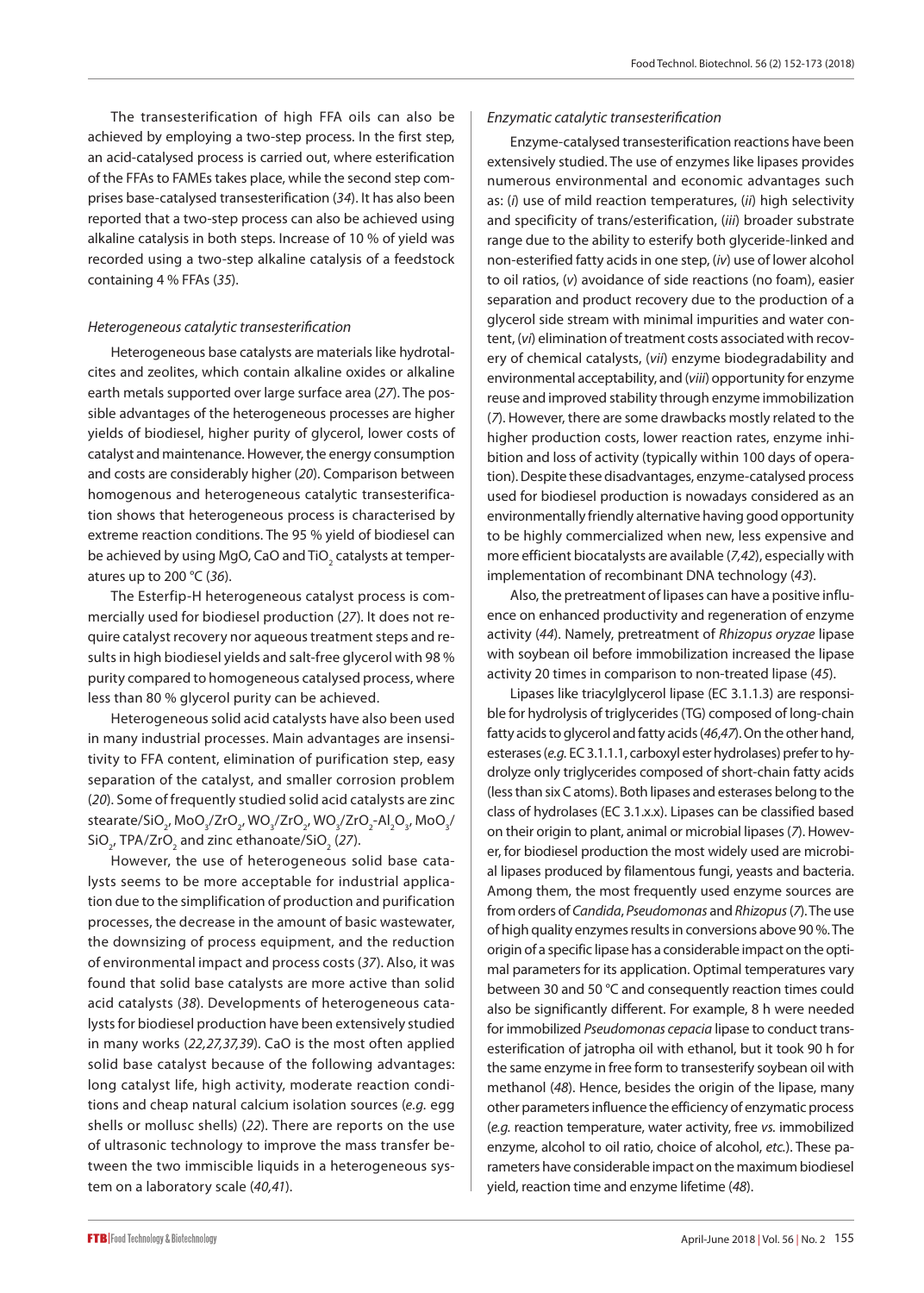Selected strains of *Mucor miehei*, *Rhizopus oryzae*, *Candida antarctica* and *Pseudomonas cepacia* are regarded as major lipase-producing organisms (*49*). The main problem for using soluble enzymes lies in the fact that they are usually delivered in stabilized water solutions (with added preservative for the inhibition of microbial growth, *e.g.* benzoate, and with stabilizer to prevent enzyme denaturation, *e.g.* glycerol or sorbitol) (*50*). As already mentioned, water is a chemical contaminant in transesterification reaction. Thus to mitigate this obstacle, the enzyme preparation can be freeze-dried to remove the water, but this imposes new difficulties such as reduced enzyme activity, allergenicity of enzyme powder and inability of enzyme recovery and reuse (*50*).

Enzyme immobilization is the process of attaching enzymes to a solid supporting material by chemical or physical means (*51*). Lipase stability in the biodiesel production can be significantly increased by using adequate immobilization technique. Immobilization provides better operational stability in biodiesel production and reusability (*52*). A number of techniques and carriers are available for the immobilization of enzymes, and their choice depends on the nature of the enzyme and substrate and the type of reaction. For industrial application, support materials are selected based on the flow properties, low cost, non-toxicity and maximum biocatalyst loading while retaining the desirable flow characteristics, operational durability, availability and ease of immobilization (*7*). Standard immobilization methods that can be used in enzyme-catalysed transesterification are adsorption, covalent attachment, entrapment and cross-linkage (*53*). High biodiesel yields ranging from 95-100 % have been reported by using immobilized lipases from *Pseudomonas cepacia*, *Thermomyces lanuginosus* and *Candida antarctica* on different oils (sunflower, canola, *etc.*) and alcohols (*54-56*). Very high stability of reused immobilized lipases (almost no loss in activity after 200 cycles) has been reported (*56*).

Protein-coated microcrystals (PCMCs) and cross-linked enzyme aggregates (CLEAs) are also promising immobilization methods (*57*). PCMCs are water-soluble micron-sized particles, which are coated with the biocatalyst(s). They are formed by a one-step process where simultaneous dehydration and immobilisation of the protein on the micro-crystal surface takes place (*57*). CLEAs are formed by cross-linking of enzyme crystals. Because of uniform solvent-filled channels in the entire solid microporous body of the crystal, CLEAs are highly active. Therefore, they are more stable, active and enantioselective than their corresponding solubilized form (*58*). Several reports on successful application of these two immobilization methods for biodiesel production could be found in literature (*59-63*). However, immobilized enzymes are much more expensive than free enzymes (*50*).

In an attempt to avoid the complex enzyme recovery and purification requirements for immobilization of free (extracellular) lipase, the immobilization of whole microbial cells containing intracellular or membrane-bound lipase has been extensively studied in order to develop less expensive source of immobilized biocatalyst for biodiesel production (*7*). For that purpose readily available industrial cultures could be used and preparation of immobilized whole cells is much cheaper than production of immobilized enzymes. Consequently, this can significantly reduce the cost of transesterification (*7,64,65*).

The frequently used bioreactors for enzymatic biodiesel production are batch stirred tank reactor (STR) and packed bed reactors (PBR). In STR, the enzyme (free or immobilized) is dispersed in the reaction mixture by agitation, whereas in the PBR, the immobilized enzyme is packed into a column. Both bioreactor types can operate in continuous mode and this reduces operational costs. The continuous PBR is superior to the batch PBR due to automated control and operation, reduced labour costs, stable operating conditions, and easy product quality control. Other bioreactor configurations include fluid beds, expanding bed, recirculation membrane reactors, and static mixers (*7*).

#### *Non-catalytic transesterification*

Due to several disadvantages of catalyst-assisted transesterification reactions, a research for development of efficient non-catalytic reactions gained some attention. Two non-catalytic transesterification processes have been reported so far: the so-called BIOX (or co-solvent) process and the supercritical alcohol process (*20*).

The non-catalysed transesterification is very slow because of low solubility of methanol in oil. By using a co-solvent that is soluble in both methanol and oil, this problem could be mitigated. With this regard, tetrahydrofuran was chosen as possible co-solvent because it has a low boiling point that is close to methanol, thus enabling operation at rather low temperature (30 °C) (*20*). In a single-phase two- -step continuous process at relatively low pressure and temperature both TGs and FFAs are successfully transformed to biodiesel. However, due to the hazardous and toxic nature of tetrahydrofuran, it has to be completely removed from both glycerol and biodiesel (*20*). It was reported, however, that both tetrahydrofuran and excess alcohol can be recovered in a single step (*66*).

In a supercritical alcohol process, a non-catalytic transesterification is enforced by high pressure and temperature (*25*). The supercritical conditions produce the decrease of alcohol dielectric constant, thus increasing the solubility of TGs in alcohol, which consequently accelerates the transesterification reaction rate as well. This technology has several advantages: (*i*) insensitivity to the presence of FFA and water in reaction mixture, (*ii*) fast reaction rates, (*iii*) continuous operation mode, and (*iv*) water washing is not needed in product recovery step (*13*). However, the disadvantages of supercritical alcohol process are requirements for high pressure (20-60 MPa) and temperature (250-400 °C) with high ratios of methanol to oil (around 42:1), which augment the production costs (*20*). Successful application of supercritical methanol technology has been reported for palm oil transesterification in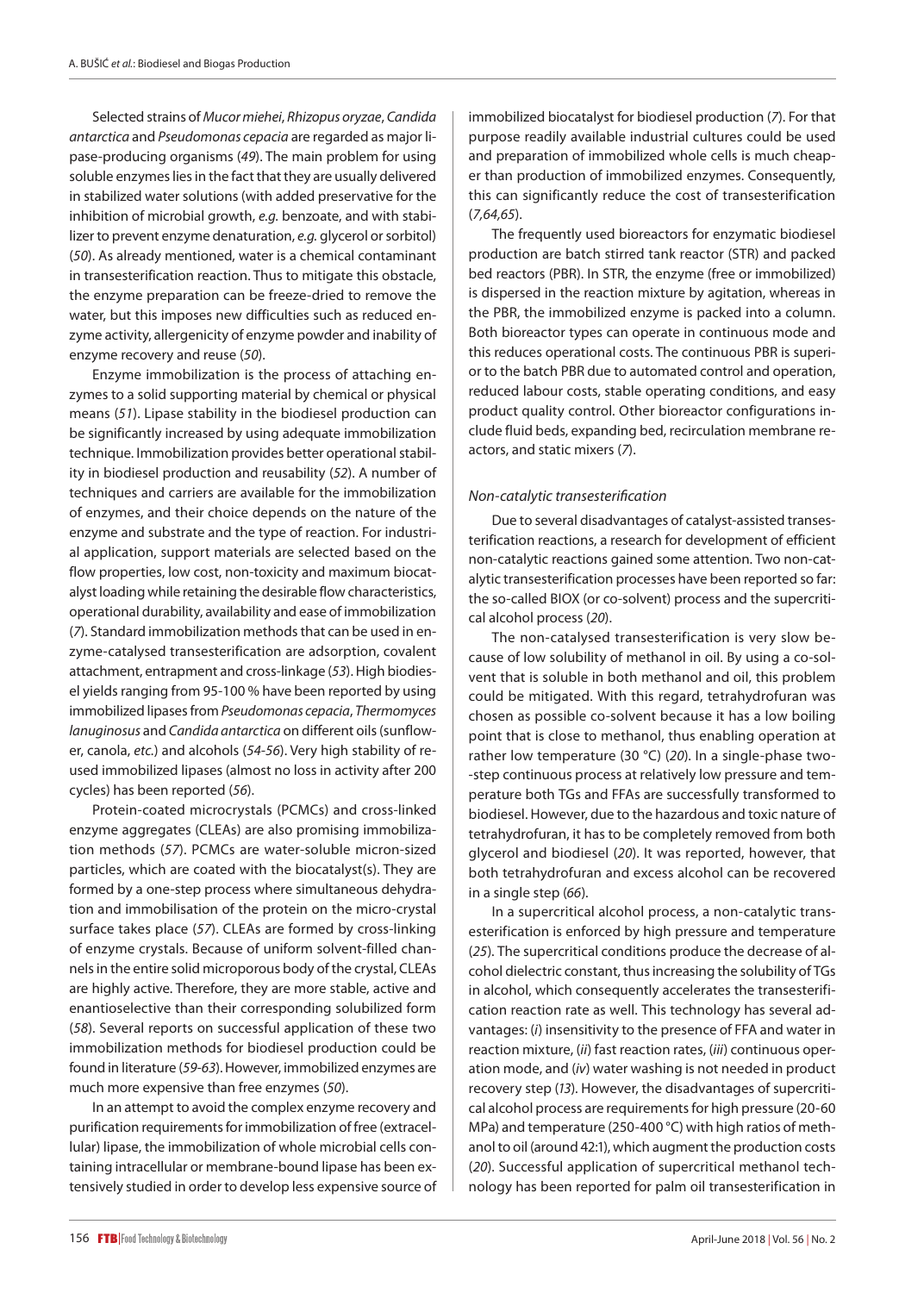a batch-type reactor system (*67*) and for coconut and palm kernel oil in a continuous transesterification process (*68*). Furthermore, the catalyst-free conversion of rapeseed oil into fatty acid butyl esters by microwave irradiation was also studied, and high efficiency of rapeseed oil transesterification with 1-butanol was observed only under near-critical or supercritical conditions (*69*).

## *Isolation and purification of biodiesel*

Crude biodiesel obtained after the transesterification is a mixture of FAMEs, glycerol, excess alcohol, and impurities of soap formed during the reaction, unrecovered catalyst, water, as well as unreacted mono-, di- and triglycerides (*70*). After a transesterification is completed, crude biodiesel is left for 8-24 h for glycerol to settle. Separation of glycerol is carried out mostly in decantation funnels, or by centrifugation, followed by the removal of excess alcohol by distillation or evaporation under atmospheric pressure or vacuum. Then, the biodiesel is subjected to washing step in order to remove traces of catalyst, soap, glycerol and other impurities. The usual washing methods are: stir or mix washing, mist washing, bubble washing, and washing by stirring (*70*). Both single or combination of two or more washing methods can be applied to obtain prescribed biodiesel purity. There are also other washing methods like washing with phosphoric acid, silica gel, magnesium silicates or ion-exchange resins to absorb impurities (*70-72*).

After washing, biodiesel still contains traces of water that must be removed because of corrosion and gelation problems which can damage the diesel engine. It is recommended to reduce water content in final biodiesel to less than 500 mg/L (*70*). The water removal can be done by settling, by heating and by usage of chemicals. Heating of biodiesel (*e.g.* by agitating at 110-120 °C for about 20 min, or 90-110 °C under vacuum for 20 min to 1 h) also helps to remove remaining alcohol (*70*). Drying by using drying agents such as anhydrous sodium sulphate and magnesium sulphate or 4-Å molecular sieves could also be conducted. The purest biodiesel is obtained by distillation. Various fractions of FAMEs are collected at 90-240 °C under vacuum or atmospheric pressure (*70,73*).

## PRODUCTION OF BIODIESEL FROM MICROBIAL LIPIDS

Concerns about global shortage of agricultural land for growing human population and competition of biofuel production with production of food for precious arable land have raised interest for producing microbial lipids (also called microbial oils, single-cell lipids or single-cell oils) as non-food feedstock for biodiesel production (*74*). Microbial oils have similar TG and FA composition to that of vegetable oils. Also, the production of microbial oils has some technical advantages, such as short production life cycle, less labour required, lower dependence on season and climate, and easier scale-up process (*75*).

#### *Microorganisms and feedstocks for lipid production*

Microbial oils are produced by many so-called oleaginous microorganisms that could be found among fungi (moulds and yeasts), microalgae and bacteria (*76*). An oleaginous microorganism is capable of storing over 20 % of 'oil' in dry mass in the form of lipids, primarily as TAGs and FAs (*77*). However, not all of them are suitable for biodiesel production (*78*). Main oleaginous microorganisms employed for microbial oil production are reported in a work of Subramaniam *et al*. (*79*). Many oleaginous microorganisms (moulds, yeasts and bacteria) produce lipids from organic substrates rich in sugars or starch (first generation of microbial oil production) or from lignocellulosic materials (second generation). Consequently, varieties of energy crops and waste materials from agriculture and industry (mainly food industry, wood and paper industry, *etc.*) have been investigated as possible feedstocks (*79*). Oleaginous microalgae, as autotrophic microorganisms, can produce lipids directly from CO $_{_2}$  and this is considered to be the third generation of microbial oil production.

Oil accumulation in microbial cells during growth on organic substrates is a feature of unbalanced metabolism. The growth of new cells with minimal levels of lipid will occur if all required nutrients are present in the growth medium. But, if the carbon source is added in excess, then some other nutrient in the growth medium will become limiting and the cell growth will be stopped. Usually, the limiting nutrient is nitrogen, normally in the form of NH<sub>4</sub> + (80), therefore the lipid accumulation within the cell can be easily regulated by adjusting the C:N ratio in the nutrient medium. With high C:N ratio the cells continue to assimilate the carbon source but the nitrogen starvation will stop the protein and nucleic acid synthesis and then the cell metabolism will direct the excess carbon towards lipid biosynthesis and deposition of lipids in discrete lipid bodies within a cell as a storage material of carbon and energy (*81,82*). Therefore, the maintenance of optimal C:N ratio in the nutrient medium is the most important parameter of the microbial oil production.

Among monosaccharides, glucose is the most common carbon source, but fructose, mannose and galactose are also suitable for growth of certain species. Besides monosaccharides, disaccharides (sucrose and lactose), and polysaccharides (*e.g.* starch) are also considered as effective carbon sources. Sugar beet molasses (*83,84*) and sugar cane molasses (*85,86*) have been explored as carbon sources for microbial oil production. Cassava, potato, Jerusalem artichoke and sorghum also have high content of fermentable oligo- and polysaccharides. They are studied as alternative feedstocks for microbial oil production, particularly because they are capable of growing on the land with low maintenance requirements and sustainable in a long term. However, the competition with food production and economic considerations still need to be resolved (*87*).

Many industrial byproducts, food and other organic wastes, can also be utilized as carbon sources for lipid production, since they are low-cost feedstocks, and abundant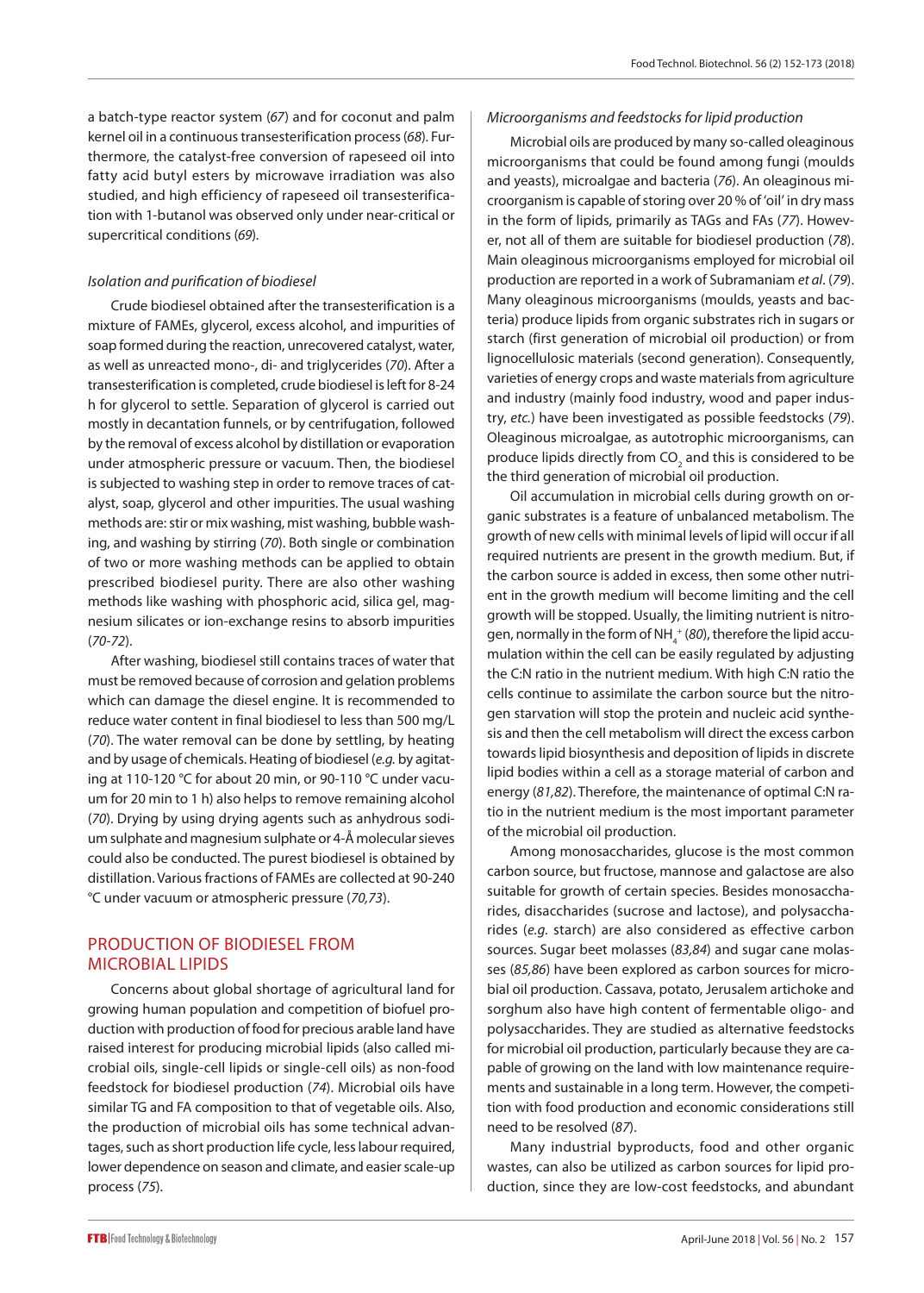and available from many industries. However, due to their heterogeneous composition, and possible contamination with toxic compounds, their use for production of microbial oils has to be considered carefully. Large amounts of byproduct glycerol remain after transesterification reaction in the biodiesel industry, and thus the potential of glycerol as carbon substrate for microbial oil production has been extensively studied (*82,87*).

Lignocellulose-containing feedstocks are most often used as a carbon source for microbial oil production, which could be regarded as a potential second generation biodiesel. The production of microbial oil from lignocellulosic biomass requires three major steps: (*i*) hydrolysis of lignocellulose into fermentable sugars, (*ii*) microbial conversion of sugars to oil deposited in microbial cells, and (*iii*) generation of biodiesel from microbial oil (*88*). Oleaginous yeast and fungal strains are the main investigated organisms in cellulosic conversion to lipids. Lipid biosynthesis is a slower process than ethanol fermentation. However, being the aerobic process, it can transform xylose to lipids without problems that have to be resolved in lignocellulosic bioethanol fermentation. There are still many challenges in culturing oleaginous strains on lignocellulosic hydrolysates: (*i*) the presence of various sugars in hydrolysate, (*ii*) limited concentrations of sugars, (*iii*) the requirement for nitrogen-rich commercial enzymes (cellulases and hemicellulases), which aggravates the control of C:N ratio, and (*iv*) generation of inhibitors (furfural, hydroxymethyl furfural, phenolics, *etc.*) during pretreatment step (*89*). Reported theoretical yields are 0.32 g per g of sugar from glucose and 0.34 g per g of sugar from xylose (*90*), but the achieved practical yields are near 0.22 g of lipid per g of glucose (*81*).

Optimal temperatures for the growth of oleaginous microrganisms are: 25-35 °C for algae, 25-30 °C for yeasts, and 20-28 °C for moulds, and optimal pH range typically 6-9 for algae and 4-7 for yeasts and moulds (*89*).

Oleaginous yeasts are single-cell fungi that can accumulate more than 40 % (by mass) oil and some yeast strains can reach as much as 70 % (by mass) under controlled conditions. They can be cultivated on various sugars (glucose, mannose, fructose, galactose, xylose, arabinose, sucrose or lactose) and glycerol. They grow at high growth rates, and their oil has similar TG profile as vegetable oils, although this differs from strain to strain (*79*).

Yeast strains of *Cryptococcus albidus*, *Lipomyces lipofera*, *Lipomyces starkeyi*, *Rhodosporidium toruloides*, *Rhodotorula glutinis*, *Trichosporon pullulans* and *Yarrowia lipolytica* can accumulate oils under controlled cultivation conditions. Among FAs found in yeast TGs, the dominant are myristic, palmitic, stearic, oleic, linoleic and linolenic acid. Oils from these yeasts have been successfully transformed to biodiesel either by enzymatic or chemical catalysts (*91*). *Rhodosporidium* sp., *Rhodotorula* sp. and *Lipomyces* sp. were found to accumulate as high as 70 % lipids in their dry biomass. The most efficient oleaginous yeast, *Cryptococcus curvatus*, can accumulate up to 90 % (by mass) lipids. For comparison, *Saccharomyces* 

*cerevisiae* and the food yeast *Candida utilis* can hardly accumulate more than 5-10 % (by mass) lipids (*78*).

The biomass of some oleaginous filamentous fungi can be produced with nearly 80 % of oil on dry mass basis. Their oils contain a high concentration of γ-linolenic acid (GLA) and arachidonic acid, thus they are considered for production of these high-value products, which are more profitable than biodiesel (*79*). For instance, lipids produced by *Mortierella isabellina* contain 20 % linoleic acid, 20 % palmitic acid and 50 % oleic acid. *M. isabellina* has been proposed to be used for production of high-value fatty acids for pharmaceuticals, as well as for biodiesel production (*92*). Similar promissing results with *Mortierella alliacea* strain YN-15 were also reported (*93*).

The lipids produced by bacteria are usually much different from other microbial oils and only a small number of bacteria can produce oils that can be used for biodiesel production. Hence, bacteria are mainly used for production of some special lipids like polyunsaturated fatty acids and some branched chain fatty acids (*91*). However, species such as *Mycobacterium*, *Streptomyces*, *Rhodococcus* and *Nocardia* can accumulate TAGs at high concentrations. The *Actinomycetes* group of bacteria can accumulate up to 70 % lipids when grown on glucose with high C:N ratio (*79,94*). It was also reported that *Gordonia* sp. DG can accumulate 72 % lipids at the end of stationary phase, while maximum lipid content accumulated by *R. opacus* PD630 was 80 % at the beginning of the stationary phase (*86*).

For the production of biodiesel, only oleaginous microorganisms with a high content of stearic acid (C18:0) and oleic acid (C18:1) could be targets of interest, since they mimic the properties of high-value oils for biodiesel production (*78*). For that purpose *Neurospora crassa* was genetically modified by deleting glycogen synthase and enhancing acetyl-CoA synthase, which results in more than 2-fold FA accumulation on the lignocellulosic biomass pretreated with dilute acid (*95*). This shows that the potential of genetic and metabolic engineering improvements of the microbial oil production is certainly promising and still far from being extensively explored.

Microalgae are regarded as 'miniature sunlight-driven biochemical factories' and they are considered as a potential source of third generation biodiesel. They are capable of producing large amounts of lipids and hydrocarbons in the presence of sunlight and carbon dioxide from flue gases (*96*). In general, CO<sub>2</sub> volume fraction from 2 to 15 % is proved to be suitable for maintaining a favourable growth rate and lipid yield (*87*). Moreover, they are able to provide several different types of renewable biofuels, like biodiesel, photobiologically produced bio-hydrogen, and methane produced by anaerobic digestion of the algal biomass (*78*). Many microalgal species exist in single cells or simple clusters of a few cells, which enables them to grow fast and accumulate more oil. Some fast-growing species could be harvested continuously on a daily basis, thus enabling high biomass productivity per area (*97*). Many microalgae are rich in omega 3 and omega 6 fatty acids, as well as in essential amino acids, like leucine,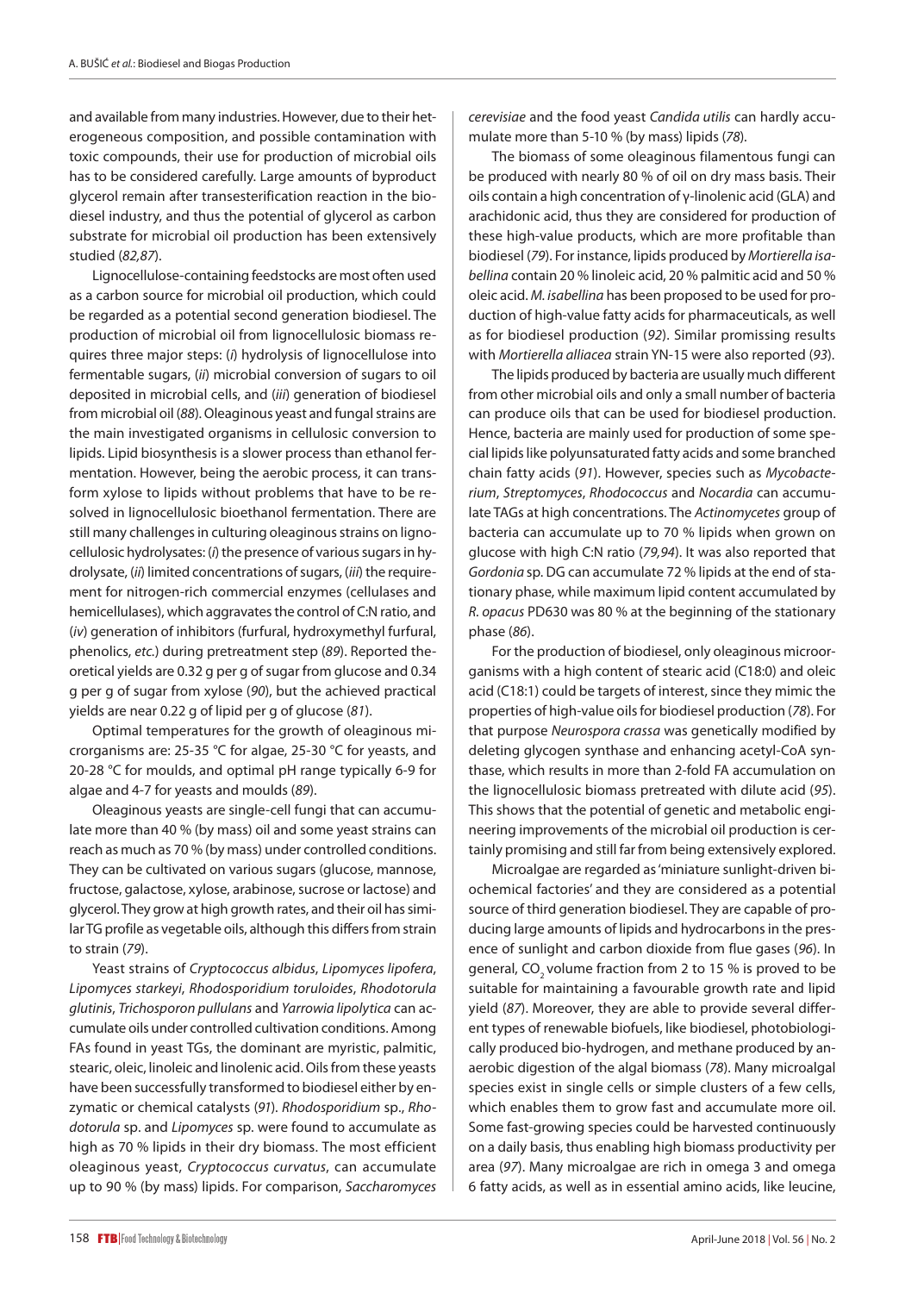isoleucine, valine, *etc.* More than 80 % TGAs can be accumulated in some microalgae, with a fatty acid profile rich in C16 and C18 FAs (*98*). The average lipid content varies between 1 and 70 %, but can reach as high as 90 % of dry mass under specific conditions (*99*). However, microalgae need much longer time than oleaginous yeast or fungi to achieve considerable yields of lipids (at least two weeks). Therefore, better selection and/ or development is needed of highly productive oleaginous microalgae that are able to rapidly capture and utilize CO<sub>2</sub>, are resistant to the toxic components such as SO $_{\mathrm{x}}^{\mathrm{}}$  and NO  $_{\mathrm{x}}^{\mathrm{}}$  in the flue gases, and have good adaptability to temperature and light fluctuations (*87*).

Different methods of recovery of lipids from algae are available including the conventional ones where lipids are extracted by solvents and then converted into fatty acid methyl esters (FAME) *via* transesterification. The complexity of lipid extraction from algae is the limiting step of this process. Therefore, innovative methods are developed such as pressurized fluid extraction method (*100*) or *in-situ* transesterification of biomass into biodiesel (*101,102*). The pressurized fluid extraction method was successfully used for polyunsaturated fatty acid (PUFA) extraction from *Nannochloropsis oculata*, where the maximum fatty acid yield of 16.7 % by mass was observed during algal biomass extraction with ethanol (*100*).

The *in-situ* transesterification of biomass to biodiesel is characterized by lipid extraction and transesterification in one step. Therefore, lipid extraction step is avoided compared to the conventional lipid extraction process, which has a positive impact on the industrial process costs. This method was used for biodiesel production from the biomass of *Botryococcus braunii* in conventional batch reactor (CBR) and reflux extraction reactor (RER) (*101*). In the RER, biodiesel yield of 80.6 % by mass was observed, which is considerably higher than in the CBR (64.5 % by mass). The efficiency of this method depends on the temperature, catalyst dosage, and particle size of dry algal biomass as well as on cosolvent use in the reaction mixture. On the basis of the obtained results, it was observed that the increase of FAME yield was related to the decrease of biomass particle size and increase of co-solvent proportion in reaction system. Furthermore, addition of co-solvent also causes the increase of saturated and monounsaturated methyl ester content and improves its stability (*101,102*).

#### *Bioprocess modes for microbial lipid production*

For microbial oil production, different bioprocess modes have been applied, such as batch, fed-batch and continuous mode. The mode of production is an important parameter for optimizing the lipid production both technically and economically (*82*). Most studies have been carried out using batch cultivation (*79,81,82,103-105*).

Repeated batch cultivations were studied by Veloso *et al.* (*106*) using *Phaeodactylum tricornutum*, Chiu *et al.* (*107*) with *Nannochloropsis oculata*, Hsieh and Wu (*108*) with *Chlorella* sp., and Feng *et al.* (*109*) with *Chlorella vulgaris*.

Fed-batch mode is a convenient way for producing biomass in high concentration by intermittent or continuous feeding of nutrients to avoid substrate inhibition or catabolite repression (*79*). The process is conducted in two steps. The first step corresponds to a pure growth phase with a C:N ratio of feeding medium optimized for fast proliferation of microbial cells. The second step is conducted with a high C:N ratio (nitrogen limitation), which enforces lipid accumulation in already grown cells (*82,110,111*).

There are only few reports on microbial oil production by continuous mode. In a continuous mode fresh nutrient medium is continuously supplied to a well-stirred bioreactor and a spent medium from the bioreactor is simultaneously withdrawn to keep net reactor volume constant. In continuous mode, lipid accumulation strongly depends on the dilution rate and C:N ratio of the nutrient medium (*82*). For example, in a continuous culture of *Yarrowia lipolytica*, cultivated on raw glycerol in nitrogen-limited continuous cultures, Papanikolaou and Aggelis (*112*) obtained lipid content of 43 % by mass, but with low volumetric productivity of 1.2 g/(L'h). Furthermore, during continuous culture of *Trichosporon oleaginosus* on glucose-containing medium with different C:N ratio, the cell lipid content was over 50 % dry cell mass with total lipid accumulation productivity of 0.67 g/(L· h) (*113*). Different studies of microbial lipid production by different microbial strains from various raw materials are presented in **Table 1** (*111,114-130*).

#### *Recovery of microbial lipids before transesterification*

First step in lipid recovery involves harvesting microbial cells from spent cultivation medium. After that cells can be either dried or disrupted before lipid extraction.

For cell harvesting from broth, following methods can be used: centrifugation, filtration, coagulation or flocculation (*89*). Dry cell biomass after harvesting results in higher lipid yields after extraction – more than extraction of disrupted wet cell biomass (lower yield). Cell disruption can be done by bead milling, high-pressure homogenization, ultrasonication, microwave treatment, enzymatic hydrolysis of cell walls, and acid hydrolysis. All this techniques are expensive, but so is the drying. The cell harvesting is also expensive process (especially when cell concentration is low), therefore a lot of improvements are needed to render the recovery of the microbial lipids economical (*89*).

Lipid extraction is done with organic solvents (chloroform, methanol or hexane), usually by Bligh and Dyer or Soxhlet method (*89*). To avoid energy-intensive solvent recovery, extraction can be done with supercritical liquids (CO<sub>2</sub> or N<sub>2</sub>). Dry or wet cell biomass can also be used in transesterification. In these cases, extraction and transesterification occur simultaneously. Oil from microalgae has been recovered by hydrothermal liquefaction and this technology is also proposed for lignocellulose-based lipid biorefineries (*89*).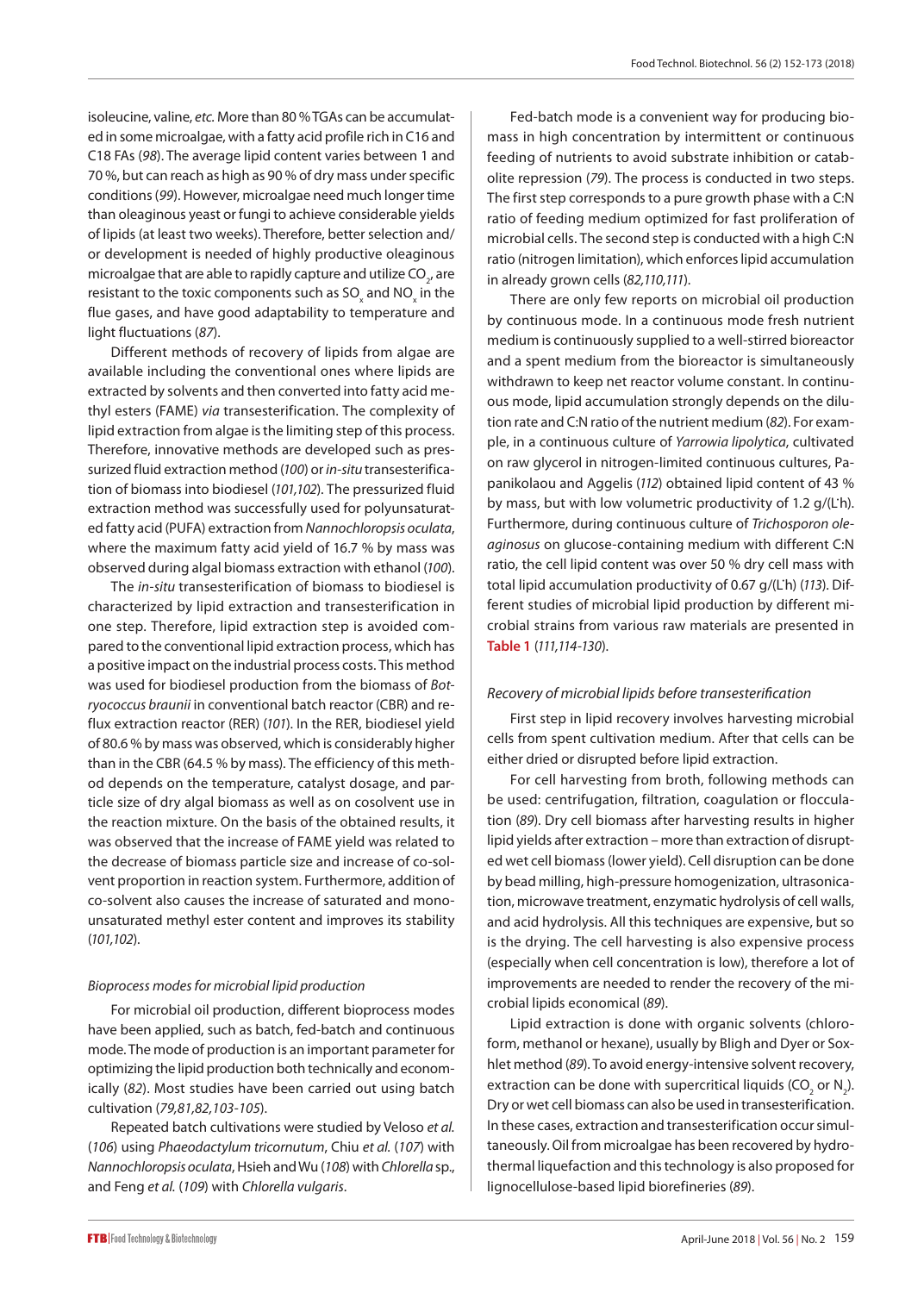| <b>Species</b>                | Carbon source                           | <b>Cultivation mode</b>              | $w$ (lipid)/% | <b>Note</b>                                                                            | Reference |
|-------------------------------|-----------------------------------------|--------------------------------------|---------------|----------------------------------------------------------------------------------------|-----------|
| Aspergillus oryzae            | Sugar cane bagasse                      | Batch                                | 19.6          | Dilute acid pretreatment<br>Enzymatic hydrolysis                                       | 114       |
| Chlorella pyrenoidosa         | CO <sub>2</sub>                         | Batch                                | 26.8          | 50 % CO <sub>2</sub>                                                                   | 115       |
| Cryptococcus sp.              | Glucose                                 | Batch                                | 63.5          |                                                                                        | 111       |
|                               | Glucose                                 | Fed-batch                            | 63.5          |                                                                                        |           |
|                               | Corncob                                 | Fed-batch                            | 61.3          | Acid pretreatment<br>Enzymatic hydrolysis                                              |           |
| Cryptococcus albidus          | Acetic acid                             | Batch                                | 25.8          |                                                                                        | 116       |
|                               | Sodium acetate                          | Batch                                | 24.5          |                                                                                        |           |
|                               | Ethanol                                 | Batch                                | 24.9          |                                                                                        |           |
|                               | Volatile fatty acids                    | <b>Batch</b>                         | 25.1          |                                                                                        |           |
|                               | Ammonium acetate                        | Batch                                | 24.1          |                                                                                        |           |
| Lipomyces starkeyi            | Glucose                                 | Batch                                | 23.7          |                                                                                        | 117       |
|                               | Glucose                                 | Fed-batch                            | 27.0          |                                                                                        |           |
|                               | Potato starch                           | Batch                                | 40.3          |                                                                                        |           |
|                               | Corncob                                 | Batch                                | 47.0          | Commercial product of<br>corncob acid hydrolysate                                      | 118       |
| Mortierella isabellina        | Xylose                                  | Batch                                | 64.5          |                                                                                        | 119       |
|                               | Wheat straw                             | Batch                                | 53.0          | Dilute acid pretreatment                                                               | 120       |
|                               | Rice hull                               | Batch                                | 64.3          | Acid hydrolysis                                                                        | 121       |
|                               | Corn stover                             | Batch                                | 24.8          | Dilute acid pretreatment                                                               | 122       |
|                               | Switchgrass                             |                                      | 35.6          | Enzymatic hydrolysis                                                                   |           |
|                               | Miscanthus                              |                                      | 32.2          | Glucose and xylose as carbon                                                           |           |
|                               | Giant reed<br>Corn stover               | <b>Batch</b>                         | 21.2<br>30.0  | sources<br>Dilute acid and alkali pretreatments                                        | 123       |
|                               |                                         |                                      |               | Enzymatic hydrolysis<br>Mixture of glucose,<br>xylose and acetate as carbon<br>sources |           |
| Mucor plumbeus                | Sugar cane bagasse                      | Batch                                | 23.8          | Dilute acid pretreatment<br>Enzymatic hydrolysis                                       | 114       |
| Nannochloropsis sp.           | Municipal<br>wastewater and<br>seawater | Batch                                | 59.9          | 15 % CO <sub>2</sub> aeration                                                          | 124       |
| Rhodococcus opacus PD630      | Loblolly pine                           | Batch                                | 24.8          | Autohydrolysis<br>(hot water pretreatment)                                             | 125       |
|                               | Sweetgum                                |                                      | 28.6          |                                                                                        |           |
| Rhodococcus opacus<br>DSM1069 | Loblolly pine                           |                                      | 28.3          |                                                                                        |           |
|                               | Sweetgum                                |                                      | 17.5          |                                                                                        |           |
| Rhodosporidium toruloides     | Jerusalem artichoke                     | Batch                                | 43.3          | J. artichoke extract                                                                   | 126       |
|                               |                                         | Fed-batch                            | 40.1          | J. artichoke extract                                                                   |           |
|                               |                                         | Fed-batch                            | 56.5          | J. artichoke hydrolysate<br>-acid hydrolysis                                           |           |
| Rhodosporidium toruloides     | Corn stover                             | Batch                                | 58.67         | Dilute acid and alkali pretreatments                                                   | 127       |
|                               |                                         | Dissolved oxygen-<br>-stat fed-batch | 59.81         |                                                                                        |           |
|                               |                                         | Pulse fed-batch                      | 61.54         |                                                                                        |           |
|                               |                                         | Online fed-batch                     | 58.76         |                                                                                        |           |
| Rhodotorula glutinis          | Glycerol                                | Batch                                | 52.91         |                                                                                        | 128       |
|                               |                                         | Fed-batch                            | 60.7          |                                                                                        |           |
| Rhodotorula mucilaginosa      | Sugar cane bagasse                      | Batch                                | 11            | Dilute acid pretreatment<br>Enzymatic hydrolysis                                       | 114       |
| Scenedesmus obliquus          | CO <sub>2</sub>                         | Batch                                | 24.40         | 50 % CO <sub>2</sub>                                                                   | 115       |
|                               | CO <sub>2</sub>                         | Batch                                | 38.9          | 10 % CO <sub>2</sub>                                                                   | 129       |
| Thamnidium elegans            | Glucose                                 | Batch                                | 69.5          |                                                                                        | 130       |
|                               | Fructose                                |                                      | 70.4          |                                                                                        |           |
|                               | Sucrose                                 |                                      | 70.0          |                                                                                        |           |

#### **Table 1.** Different studies of microbial lipids production from various feedstocks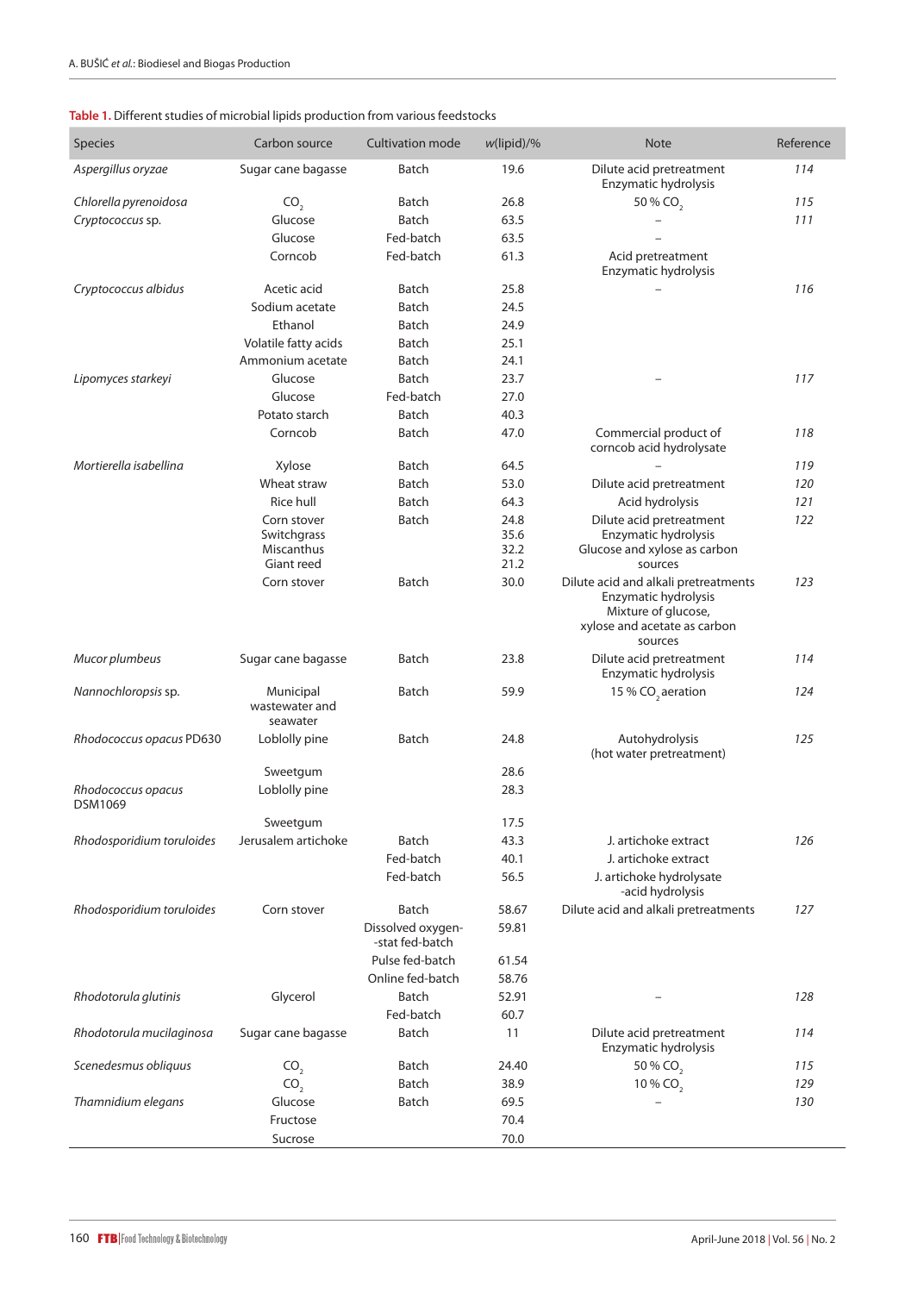## BIOGAS

The biogas production is a well-known technology that brings many benefits, both economic and environmental, because biogas is a renewable energy source that comes from cheap and environmentally friendly recycling of organic waste and it lowers the greenhouse gas emission. The biogas production is also a sanitation process that reduces pathogen microorganisms in organic waste, removes odours and flies and produces an organic fertilizer that brings economic benefits for the farmers (*131*). The availability at low costs and ability to use the broad spectrum of feedstocks makes biogas a very usable fuel that can be used to produce heat, steam, electricity, hydrogen or even as transportation fuel (*132*).

Biogas is generated from organic material by the action of microorganisms in the absence of air in a process called anaerobic digestion or methanogenesis. The nature of the raw materials and anaerobic digestion conditions has considerable impact on the chemical composition of biogas. Raw biogas mainly contains methane in the amount of 40-75 %, and carbon dioxide ranging from 15 to 60 % (*133*). After the removal of CO<sub>2</sub> and other impurities, which are however present in trace amounts, the final product is called biomethane, typically containing 95-97 % CH<sub>4</sub> and 1-3 % CO<sub>2</sub> (133). Biomethane can replace natural gas as a feedstock for producing chemicals and materials (*132*).

The highest biogas yield is correlated with fat content in broth, but long retention time is required for fat conversion due to their poor bioavailability. In case of carbohydrates and proteins, much faster conversion rates are observed with lower gas yields (*132*). The amount of produced gas depends on several factors such as temperature, pH and alkalinity, hydraulic and organic loading rates, toxic compounds, substrate type, and total solid and volatile solid content (*134*). Strong lignified organic substances (*e.g.* wood) are not suitable for biogas production because their anaerobic decomposition is very slow (*132*).

Anaerobic digestion is mostly associated with the treatment of animal manure (cows, pigs, chicken, *etc.*) and sewage sludge. However, in order to achieve higher biogas yields, today majority of biogas facilities digest manure with the addition of cosubstrates (*e.g.* energy crops, organic wastes from agriculture-related industries, food waste, municipal biowaste from households, *etc.*) (*132*). In total, agricultural residues and animal manure represent together more than 80 % of the potential feedstocks for biogas production (*132*).

In 2014, biogas production (by volume) increased to approx. 58.7 billion Nm<sup>3</sup> (1.27 EJ; average energy density factor of 21.6 MJ/Nm3 ; 0.3584 PW·h) (*135*). Europe and Asia dominate in biogas production, where Germany and China are leading producers, followed by the USA (*135*). In Europe, 49.8 % of the world biogas is produced, followed by 31.9 % in Asia, 16.7 % in Americas and 1.6 % in the rest of the world (*135*). The biogas sector in Europe is very diverse. Germany and UK are the two largest biogas producers in the EU. Germany generates 92 % of its biogas from agricultural crops and residues,

while UK, Bulgaria, Estonia and Portugal are more oriented towards landfill and sewage sludge gas. Other countries usually rely on a more various feedstock combinations. In Europe, the majority of the biogas is used to generate electricity and/or heat. According to the European Biogas Association (EBA) statistical report 2017 (*136*), the biogas production has greatly increased since 2011: production rose from 752 GW·h in 2011 to 17 264 GW·h in 2016. In Europe alone in 2016 biogas production increased 40 % (4971 GW·h). In 2016, the largest increase of biogas production was observed in Germany (900 GW·h), France (133 GW·h) and Sweden (78 GW·h). Some of large-scale gas production facilities purify the biogas to biomethane, which could be delivered into the natural gas grid or used as transportation fuel. The number of these facilities is growing, particularly in Germany and Austria. In 2015, 97 tonnes of oil equivalent (TOE) (1 TOE=41.87 GJ=11.63 MW·h) in Sweden, 30 TOE in Germany and 0.5 TOE in Austria of biogas was used as transportation fuel (*137*). The USA is the main biogas producer in both Americas with production of 8.48 billion Nm<sup>3</sup>. In the USA, 2200 biogas plants (mostly wastewater treatment facilities) are in operation. However, the biogas production has been slow in the last few years although the US Department of Energy estimates that the USA has a potential to build up over 13 000 plants (producing over 40 TW·h of electricity). According to the global statistic data, the biogas production has significantly increased since 2000. In the period 2000-2014, the average annual growth of biogas production was 11.2 % (*135*). The prediction for European biogas production in 2017 and 2018 is further increase of biogas production for 3-5 % (in 2018 it is expected to reach the value of 16985 kTOE; 1 kTOE=11.63 GW·h=41.87 GJ). However, it is expected that landfill and sewage sludge biogas will stagnate, but biogas production from agricultural raw materials will be enlarged (*137*). Similar situation will probably be on the global level too.

## ANAEROBIC DIGESTION TECHNOLOGY FOR BIOGAS PRODUCTION

Anaerobic digestion (AD) is a biological process in which organic matter is decomposed by a range of microorganisms producing biogas under oxygen-free conditions (*138*). The AD can be divided into four steps (hydrolysis, acidogenesis, acetogenesis/dehydrogenation and methanation). The process starts with hydrolysis of organic material (decomposition of complex organic polymers to simple soluble monomers) by extracellular enzymes which are produced by hydrolytic microbes. In this process, complex carbohydrates, proteins and lipids are hydrolysed to simple sugars, amino acids, glycerol and fatty acids, respectively. These small molecules are then converted *via* fermentation by acidogenic bacteria to a mixture of volatile fatty acids (VFAs) and alcohols. After that, acetogenic bacteria further convert the VFAs to acetate, carbon dioxide and hydrogen. These compounds are substrates for the final, methane-producing step called methanation (or methanogenesis; *139*).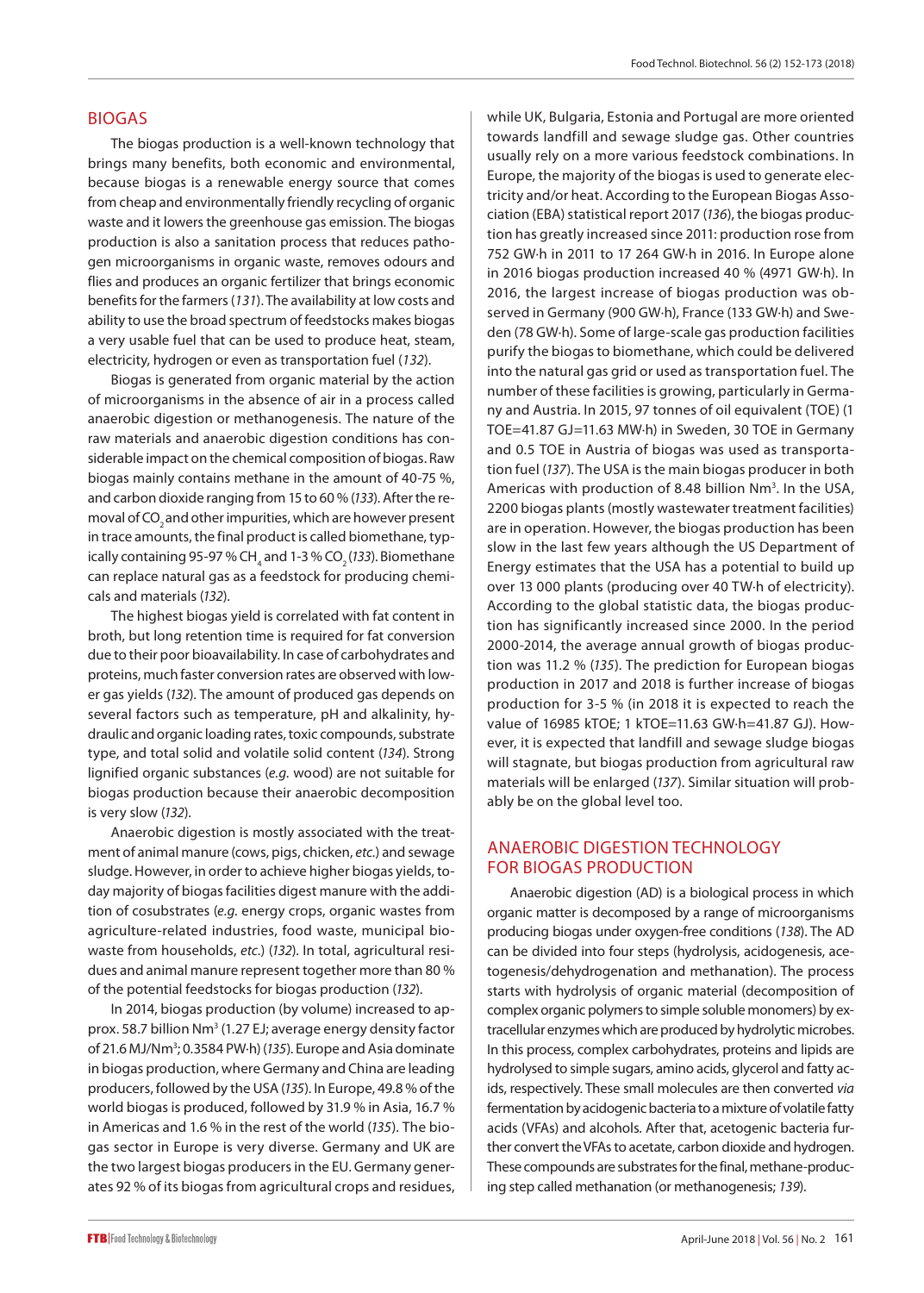AD is a very complex biochemical process that requires a great number of bacterial species in a consortium in order to hydrolyse and ferment organic material to biogas. Most of these species are strict anaerobes such as *Clostridia*, *Bacteriocides* and *Bifidobacteria*, but facultative anaerobes like *Streptococci* and *Enterobacteriaceae* could also be present (*132*). The hydrogen-producing acetogenic bacteria include bacteria like *Acetobacterium woodii* and *Clostridium aceticum* (*132*). Methanogenic bacteria produce methane from acetate, hydrogen and carbon dioxide. All methanogenic bacteria are capable of forming methane from CO $_{\tiny 2}$  and hydrogen, but only a few species (*Methanosarcina barkeri*, *Methanococcus mazei* and *Methanotrix soehngenii*) can degrade acetate into  $\mathsf{CH}_4$  and  $\mathsf{CO}_2$  (132). Since all the microbes in the consortium are closely linked with each other, process can be actually achieved in two stages (*140*). Among the four microbial groups, methanogenic bacteria grow most slowly and they are the most sensitive to changes in environmental conditions. This makes methanogenesis a rate-limiting step of the entire AD process. However, in degradation of lignocellulosic feedstock, due to its recalcitrant structure, hydrolysis could become a limiting step. For that reason, a pretreatment step of lignocellulosic materials is required prior to anaerobic digestion, in order to achieve more efficient microbial breakdown of cellulose and hemicellulose, which in the end will result in increased biogas yield (*139*).

The digestion is carried out at mesophilic (35-42 °C) or thermophilic (45-60 °C) temperatures (*132*). Temperature fluctuations negatively affect the bioprocess, thus temperature maintenance is necessary for a large scale operation. Biosynthesis of methane occurs in a relatively narrow pH interval (6.5-8.5) with an optimum between 7.0 and 8.0. It could be strongly inhibited at pH below 6.0 or above 8.5. Ammonia accumulation causes pH increase due to protein degradation, while VFA accumulation is related to the pH decrease. VFAs are a key intermediate in the process and when in high concentrations, they can inhibit methanogenesis.

Molecules containing carbon, nitrogen, phosphorus and sulphur are regarded as macronutrients. The growth of microbial biomass in AD is very low, thus a nutrient ratio is kept around C:N:P:S=600:15:5:1, respectively (*132*). Such macronutrient composition favours high metabolic activity towards methane production. Trace elements like cobalt, iron, selenium, nickel, molybdenum and tungsten are considered as micronutrients that are important for optimal physiological state of the microbial consortium which conducts the AD process (*132*). The addition of micronutrients is crucial for AD when energy crops are used as the only substrate for biogas production (*132*). The required concentrations of micronutrients are extremely low, ranging from 0.05 to 0.06 mg/L. The only exception is iron, because its level is kept in a range of 1-10 mg/L (*131,141*).

There are two common bioprocess types of AD (*132*): (*i*) wet (or liquid anaerobic digestion, *i.e.* LAD) and (*ii*) dry (or solid-state anaerobic digestion, *i.e.* SS-AD) bioprocess. Different bioreactor configurations can be used in these bioprocesses, and they can be generally divided in three main groups: (*i*) conventional anaerobic bioreactors (anaerobic sequencing batch bioreactor, continuous stirred tank bioreactor, and anaerobic plug-flow bioreactor), (*ii*) sludge retention bioreactors (anaerobic contact bioreactor, internal circulation bioreactor, up-flow anaerobic sludge bed reactor, up-flow anaerobic solid-state bioreactor, anaerobic baffled bioreactor), and (*iii*) anaerobic membrane reactors (anaerobic filter bioreactor, anaerobic fluidized bed reactor, and expanded granular sludge blanket; *142*).

LAD (or wet) bioprocesses are operated with less than 10 % total solids in the broth to allow good stirring in tank digesters (*132*). SS-AD (or dry) bioprocesses are operated in the range of 15-35 % total solids. Wet bioprocesses are more convenient to be operated continuously, and they are widely used in the agricultural sector (*132*). LAD bioprocesses have a faster reaction rate and shorter retention time, but SS-AD are generally thought to be more advantageous due to smaller reactor volume required, and this implicates less energy input and easier effluent handling (*143*).

Vertical continuous stirred tank reactor (CSTR) is the most common reactor configuration employed for LAD (*132*). The broth homogeneity in the CSTR can be achieved by mechanical, hydraulic or pneumatic mixing. However, mechanical stirrers (slow or fast rotation) are used in around 90 % of biogas plants. Fast rotating stirrers operate several times per day, while slow rotating stirrers operate more or less continuously. The mixing in the CSTR also enables contact of microorganisms with the substrate, rising up of gas bubbles and maintaining constant optimal temperature in the whole bioreactor. In order to prevent sedimentation and floating layers, three or four stirrers are required (*132*).

When energy crops are used, it is more convenient to carry out the AD in a two-stage bioreactor system in series. In the first stage the bioreactor had high substrate loading and in the second low substrate loading, which handles the digestate from the first stage (*132*). In two-stage bioreactor system, hydrolysis and methanogenesis take place in both bioreactors. However, the appliance of two-stage system to separate hydrolysis in the first bioreactor can be advantageous due to the fact that ideal pH for hydrolysis (5.5-6.5) and methanogenesis (6.8-7.2) is different (*132,144*). This configuration mode is more often applied for industrial and municipal organic waste, as well as for solid manure (*132*). For AD of energy crops, hydraulic retention times need to be prolonged for several weeks. For that purpose, loading rates of organic dry matter in wet bioprocesses are kept low (2-4 kg/(m<sup>3</sup>·day)). Most AD facilities are operated with mesophilic microorganisms, and only few apply thermophilic conditions (*145*).

Dry AD bioprocesses carried out as monofermentation of energy crops usually apply batch mode of operation combined with percolation of liquid phase instead of mechanical mixing in the so-called leach bed process. The solid substrate is loaded in portions and inoculated with remains of previous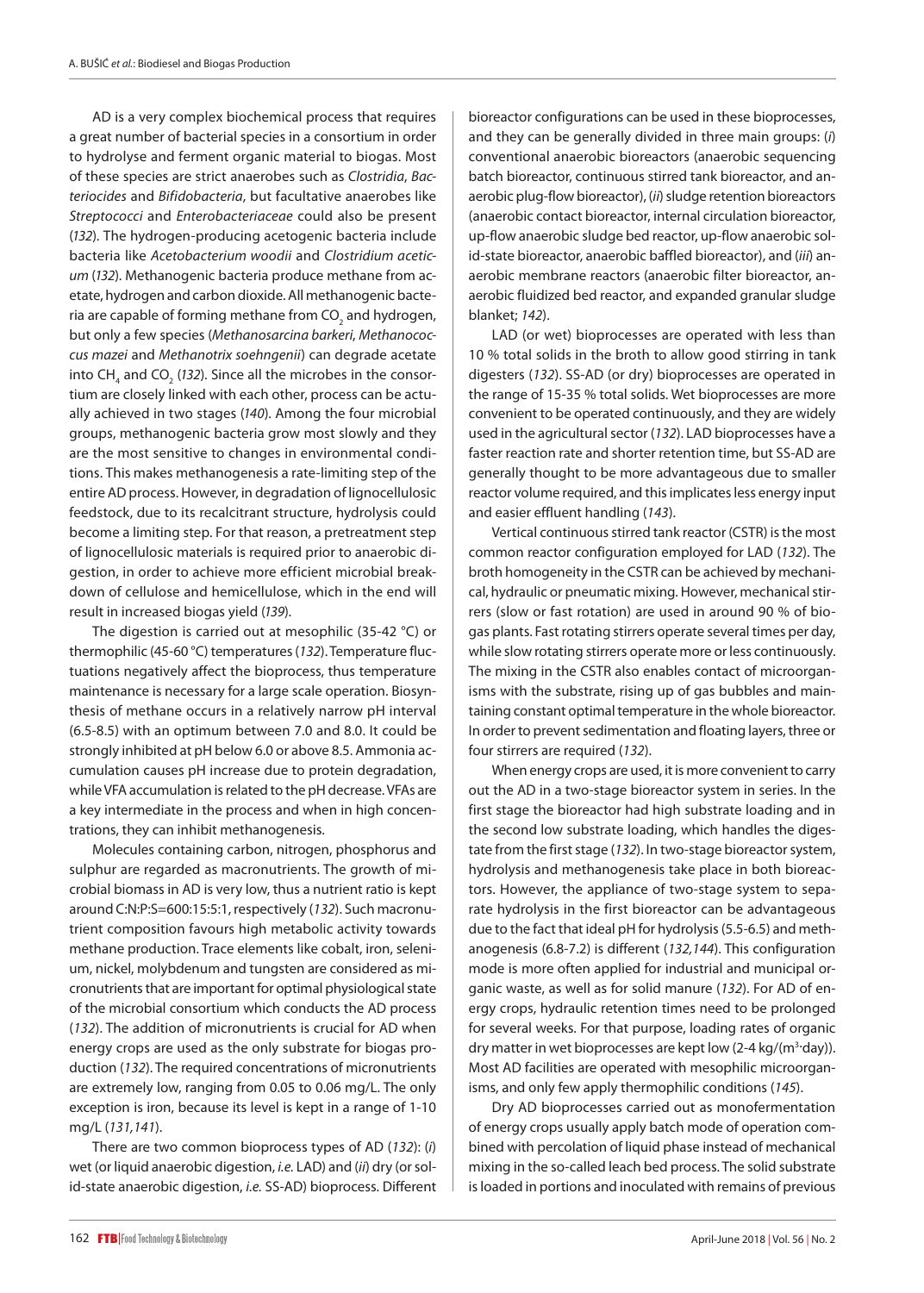batch (*146*). During this AD bioprocess, water is dispersed over the substrate and recycled in order to regulate substrate moisture and temperature as well as to perform inoculation. After AD is finished, usually in 3 or 4 weeks, the digestate is discharged to start a new batch. Three or more bioreactors have to work in parallel mode to assure constant and permanent biogas production. Produced biogas yields are comparable to wet bioprocess (*132,147*). Methane yields can be increased by the use of the additional second stage methanogenic bioreactor combined with the leach bed bioprocess (*148*). Continuous dry AD bioprocesses could also be applied for substrates containing more than 25 % dry matter (*149*). For that purpose, horizontal mechanically mixed bioreactors or vertical plug flow bioreactors can be used. These bioreactor configurations are well-known from anaerobic treatment of municipal solid waste (*150*). Vertical bioreactors are mixed by the substrate flow from the top to the bottom. At the bioreactor top the fresh substrate feed is mixed with outlet digestate from the bottom. Maintainig the optimal ratio of digestate to fresh feed keeps the accumulation of VFAs low, thus enabling higher loading rates of organic dry matter (compared to wet fermentation), which can reach up to 10 kg/(m3. day) (*132*).

In a study of Brown *et al.* (*151*), methane production with different lignocellulosic raw materials (corn stover, wheat straw, switchgrass, leaves, waste paper, maple and pine) was assessed under liquid anaerobic digestion (LAD) and solid-state anaerobic digestion (SS-AD). The authors did not find significant difference in methane yield between LAD and SS- -AD, except for waste paper and pine. Zhu *et al.* (*152*) examined co-digestion of soybean processing waste (SPW) and hay in SS-AD process. The highest methane yield of 258 L/ kg volatile solids was observed when using SPW/hay ratio of 75:25 and feedstock/effluent ratio of 3, which was 148 and 50 % higher than when using SPW or hay alone, respectively. The CSTR and up-flow anaerobic sludge bed (UASB) reactors were used for evaluation of the potential of wheat straw hydrolysate for biogas production (*153*). In UASB reactor, methane yields were up to 267 mL/g of chemical oxygen demand (COD; removal of 72 %) when working at an organic loading rate (OLR) of 2.8 g of COD/(L·day), but with only 10 % (by volume) hydrolysate. Authors also reported that maximum volume fraction of hydrolysate should not exceed 25 %. Furthermore, improved methane yield of 219 mL/g of COD (COD removal of 72 %) was observed during co-digestion of hydrolysate with pig manure (1:3 ratio by volume). Results from that study showed that anaerobic digestion of wheat straw hydrolysate as a sole substrate was feasible both in CSTR and UASB reactors.

Chen *et al.* (*154*) conducted experiments in submerged anaerobic membrane bioreactor with forward osmosis membrane (FO-AnMBR) for the treatment of synthetic wastewater. Obtained results pointed out that the FO- -AnMBR process can successfully remove more than 96 % of organic carbon, nearly 100 % of total phosphorus and 62 % of ammoniacal nitrogen.

Bo *et al.* (*155*) proposed a new upgraded biogas production process where they combined microbial electrolysis cell (MEC) and anaerobic digestion in a single-chamber reactor. They documented that in the MEC–AD coupled system, CO<sub>2</sub> generated from AD could be *in situ* reduced on the anode to additional  $\mathsf{CH}_4$  by the hydrogenotrophic methanogens. Authors achieved methane content in excess of 98 %, while the CH $_{\tiny{4}}$  yield was increased 2.3 times. Also, the COD removal rate was increased three times and carbon recovery was increased by 56.2 %.

## *Biogas production from lignocellulosic materials*

The main energy crops currently used on a commercial scale for biogas production are sugar and starch crops. Among them, sugar beet, corn (grain) and potatoes are the most intensively studied, but many other less conventional starchy crops with potential for biogas utilization have been reported too (*138*).

Recently lignocellulosic materials have gained more interest as potential candidates for biogas production *via* AD, but a large-scale implementation has not been widely adopted, mainly because of the complicated structure of the cell walls of lignocellulosic plants, which makes them resistant to hydrolysis by microbial attack. Therefore, the pretreatment of lignocellulosic material is essential step to achieve high process yields (*139,156*).

Mirahmadi *et al.* (*157*) studied biogas production from softwood spruce and hardwood birch by using alkaline (NaOH) pretreatment under mild operating conditions. The pretreatment resulted in 83 and 74 % improvement in methane production from birch and spruce, respectively. O-Thong *et al.* (*158*) studied biogas production during thermophilic anaerobic co-digestion of oil palm empty fruit bunches (EFB) and palm oil mill effluent (POME). The highest methane yield of 392 mL/g of added volatile solids (corresponding to 82.7  $m<sup>3</sup>$ of CH $_{\textrm{\tiny{4}}}$  per m $^{\textrm{\tiny{3}}}$  of mixture) can be expected in co-digestion of treated EFB (NaOH presoaking and hydrothermal treatment) and POME at the ratio of 6.8:1 on volatile solids basis (corresponding to 1:1 on volume basis). The EFB biodegradability was increased for 46 % compared to the untreated EFB (*158*). Different pine tree wastes (needle leaves, branches, cones and bark) were pretreated with 8.0 % (by mass) NaOH at 0 °C for 60 min or 100 °C for 10 min in order to improve the biogas production efficiency (*159*). The effect of rice straw pretreatment with ammonium hydroxide and hydrogen peroxide on AD was investigated by Song *et al.* (*160*). A combined dilute acid-thermal pretreatment was used for the conversion of sunflower oil cake into methane by mesophilic anaerobic digestion (161). Pretreatment of sunflower stalks with HCl or FeCl<sub>3</sub> at 170 °C for 1 h increased methane production by 21 and 29 %, respectively (*162*). Pretreatment of water hyacinth (*Eichhornia crassipes*) with ionic liquid and cosolvent (1-N-butyl-3-methylimidazolium chloride and dimethyl sulfoxide) removed 49.2 % of the lignin and increased the biogas yield by 97.6 % (*105*). N-methylmorpholine-N-oxide (NMMO), a cellulose solvent that decreases the cellulose crystallinity (*163*), was used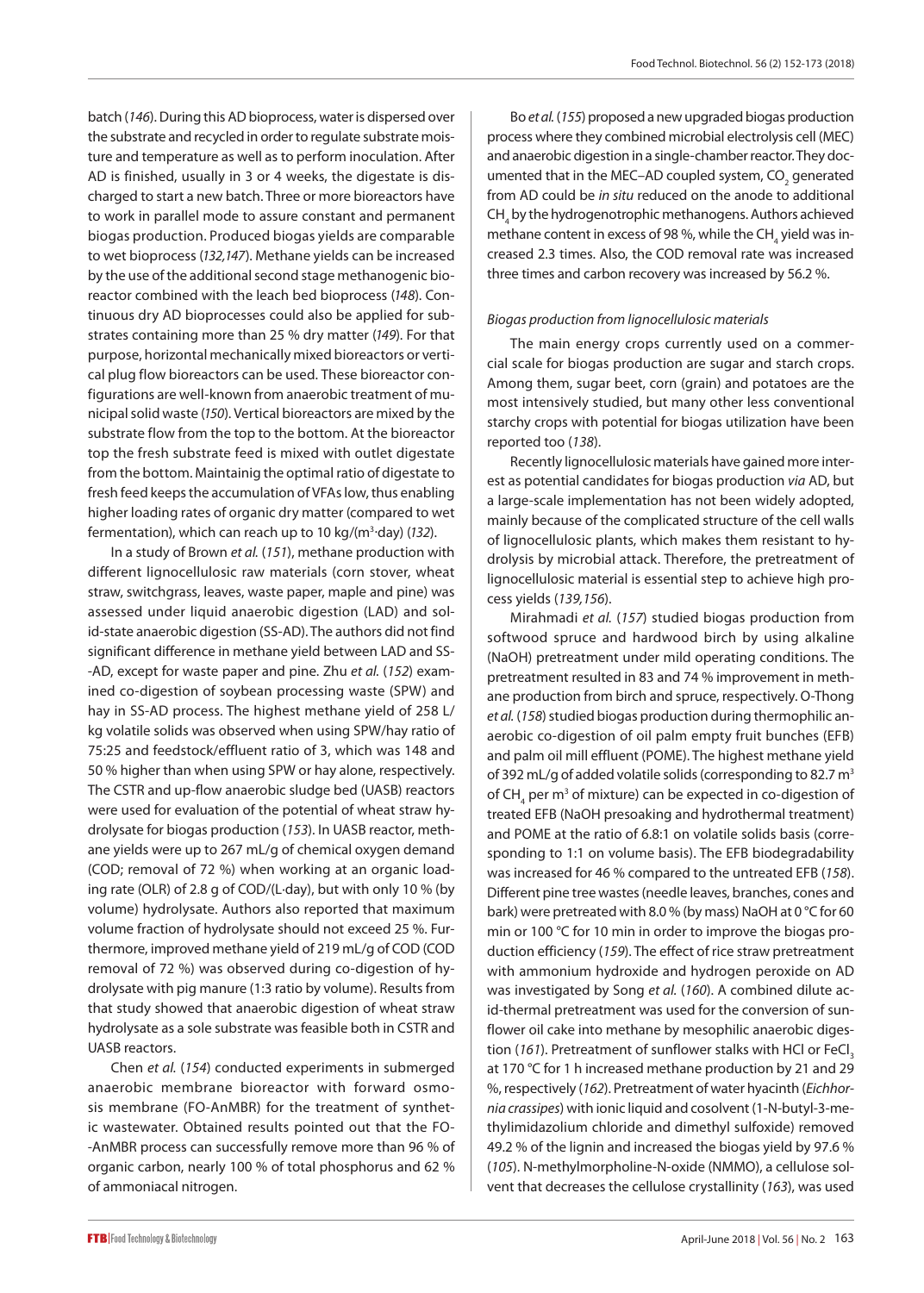for pretreatment of barley straw and forest residues (*164*). The optimal conditions resulted in 88 and 83 % improvement of theoretical methane yields when using barley straw and forest residues, respectively. In other studies, digestibility of spruce, birch, rice, triticale straw, and forest residues was also enhanced by pretreatment with 85 or 75 % NMMO at 120–130 °C, resulting in increased biogas yields (*165-167*). Biogas production from three lignocellulosic raw materials (winter rye straw, oilseed rape straw and faba bean straw) was studied in a work of Petersson *et al.* (*168*). These raw materials were pretreated by wet oxidation using parameters previously found to be optimal for corn stover pretreatment (195 °C, 15 min, 2 g/L of Na<sub>2</sub>CO<sub>3</sub> and oxygen pressure of 1.2 MPa).

Microwave-pretreated residual straw (barley, spring and winter wheat or oat) was examined for biogas production in a laboratory batch study, but the results showed that the microwave pretreatment of the straw did not improve AD performance (*169*). However, Jackowiak *et al.* (*170*) used microwave radiation for pretreatment of wheat straw, and found that it was able to enhance the methane yield by 28 %. Cesaro *et al.* (*171*) reported the use of sonolysis in anaerobic co-digestion with 24 % methane yield improvement. Application of an extruder to increase the methane yield of barley straw in biogas production was studied by Hjorth *et al.* (*172*). Extrusion causes an increase in methane production throughout 90 days. Actually, the effect of extrusion on the cumulative methane production from straw was large after 28 days (70 %), but became statistically non-significant after 90 days.

The focus of biological pretreatment for enhancement of biogas production in AD is mainly on use of enzymatic and fungal pretreatment, or pretreatment by microbial consortium (*139*). Zhao (*143*) studied the effect of fungal pretreatment by *Ceriporiopsis subvermispora* on methane yield from yard trimmings, and reported that it increased the methane yield up to 154 % at moisture content of 60 % and natural aeration. Moreover, wood-decaying fungus *Auricularia auricula-judae* for the decomposition of sweet chestnut (*Castanea sativa*) leaves and hay using anaerobic digestion was discussed in paper of Mackuľak *et al.* (*173*). Authors revealed that the fungal pretreatment of the mixture of leaves and hay (at the ratio of 1:2) increased biogas production by 15 % compared to untreated samples. Enhancement of methane production from sun-dried cassava residues by biological pretreatment using a constructed microbial consortium was documented by Zhang *et al.* (*174*). Their experiments in batch bioreactors at 55 °C indicated maximum methane yield (259.46 mL per g of volatile solids) in mixture of pretreated cassava residues and distillery wastewater during 12 h of pretreatment, which was 96.63 % higher than the control. Usually, sterilization of lignocellulosic feedstock is not necessary when using a microbial consortium for pretreatment, which makes it advantageous over fungal pretreatment (*139*). Enzymatic pretreatment of lignocellulosic wastes, like sugar beet pulp and spent hops, to improve biogas production was evaluated by Ziemiński *et al.* (*175*). Enzymatic treatment of sugar beet pulp and spent hops results in an increase of total biogas yield for 19 and 13 %, respectively. In general, most biological pretreatments are not as efficient as chemical ones, and their retention time is relatively high; thus for commercial production additional research is needed to address challenges in efficiency and production costs (*139*).

Residual algal biomass (after recovery of value-added products like pigments, lipids or bioactive compounds) could also be used for biogas production (*176*). The potential of residual algal biomass strongly depends on the algal species composition and the pretreatment process for recovery of high value products. However, it has to be pointed out that residual algal biomass can be directly used in biogas plant without drying process. Furthermore, residue from biogas production (digestate) is rich in nutrients (*e.g.* potassium, phosphates and minor mineral compounds), and therefore it can be used as green fertilizer in agriculture (*176,177*).

#### *Biogas purification*

In contrast to liquid biofuels (biodiesel and bioethanol), a product separation step in anaerobic digestion is unnecessary, as the biogas evaporated off by itself from the liquid (*138*). Besides methane and carbon dioxide, raw biogas also contains trace amounts of other components such as water (5-10 %), hydrogen sulphide (0.005-2 %), siloxanes (0-0.02 %), halogenated hydrocarbons (<0.6 %), ammonia (<1 %), oxygen  $(0-1\%)$ , carbon monoxide  $(<0.6\%)$  and nitrogen  $(0-2\%)$ , and they might be inconvenient if not removed (*133*).

Different techniques are employed for biogas cleaning and upgrading. Condensation methods usually use demisters, cyclone separators or moisture traps (*133*). Drying methods, such as adsorption and absorption, are used to remove water in combination with foam and dust. Water condensation is usually a first step in a biogas cleaning for its mixing with natural gas or usage as transportation fuel. Water must be separated from biogas by adsorption or absorption at higher pressure. The most frequently used is adsorption on alumina or zeolites. For removal of  $\mathsf{H}_\mathsf{2}\mathsf{S}$  from biogas, different techniques have been developed, such as air dosing to the biogas or iron chloride addition into the bioreactor (*133*). Other techniques employ adsorption on iron oxide and hydroxide pellets or on activated carbon, absorption in liquids, membrane separation, and less often biological filtration. However, to choose an appropriate technique for  $H_{2}$ S removal, the technique to remove CO $_{\textrm{\tiny{2}}}$  from biogas should be considered first. A CO $_{\textrm{\tiny{2}}}$ removal technique could be absorption with amines but it needs an additional step of  $H_2$ S removal. At the end, CO<sub>2</sub> removal from biogas is usually performed using physical or chemical  $\mathrm{CO}_2$  absorption, pressure swing adsorption, vacuum swing adsorption, and membrane separation. In addition, it is possible to produce biomethane using cryogenic separation, by cooling and compressing the biogas. Subsequently, trace components like siloxanes, hydrocarbons, ammonia, oxygen, carbon monoxide and nitrogen can require extra removal steps, if not sufficiently removed by other treatment steps (*133*).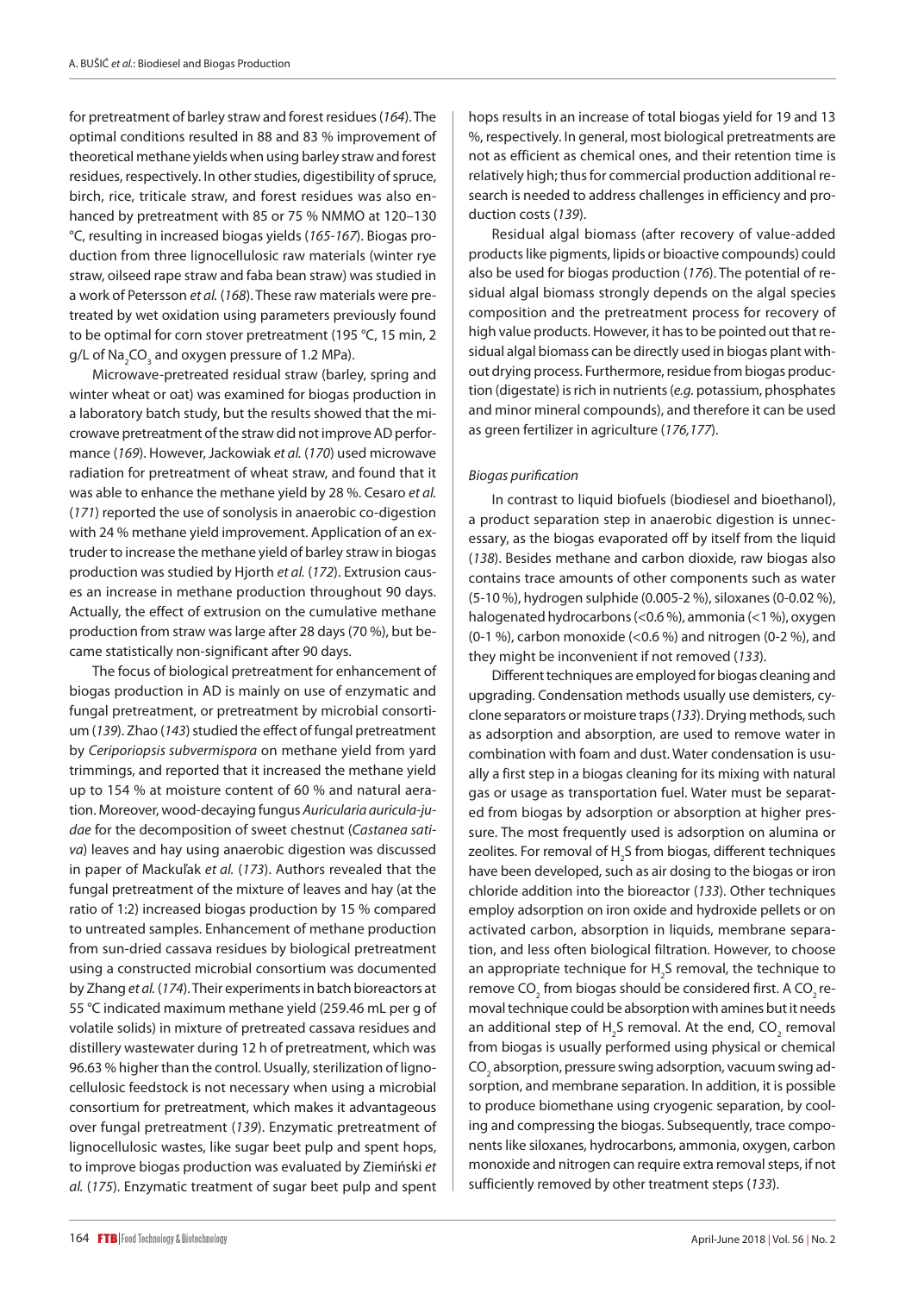Different adsorbents, like an activated carbon, a silica gel and zeolites were tested for H<sub>2</sub>S removal for biogas conversion in a solid oxide fuel cell, where zeolite was the best adsorbent candidate (*178*). In a work of Micoli *et al.* (*179*), Cu and Zn modified 13X zeolites prepared by ion exchange or impregnation and activated carbon treated with KOH, NaOH or Na<sub>2</sub>CO<sub>3</sub> solutions were studied as  $\mathsf{H}_\mathsf{2}\mathsf{S}$  sorbents for biogas purification for fuelling molten carbonate fuel cells. Unmodified and modified activated carbons were more effective  $\mathsf{H}_{_2} \mathsf{S}$  sorbents than zeolites, where the activated carbons treated with Na<sub>2</sub>CO<sub>3</sub> was the most effective sorbent.

Innovative application of microaeration directly in UASB reactor for the removal of hydrogen sulphide from synthetic brewery wastewater biogas was applied in a study of Krayzelova *et al.* (*180*). Authors gained reliable and stable removal efficiency in long-term operation, and in a microaerobic UASB reactor (UMSB), they obtained an average 73 % efficiency of  $H_{2}$ S removal.

Dolejš *et al.* (*181*) studied the use of water-swollen membranes for the simultaneous removal of CO<sub>2</sub>, H<sub>2</sub>S and H<sub>2</sub>O from biogas, and they successfully removed up to 82 % (by volume) of CO<sub>2</sub>, and 77 % (by volume) of  $H_2S$  from the feed stream at a pressure of 220 kPa. The separation of CO<sub>2</sub> by clathrate hydrate formation with tetra-*n*-butylammonium bromide (TBAB) solution in the presence of 1-butyl-3-methylimidazolium tetrafluoroborate ([BMIm]BF<sub>4</sub>) was considered to be a promising and economically feasible approach compared to the traditional techniques described in a work of Li *et al.* (*182*). The efficiency of water washing system for CO<sub>2</sub> removal from biogas was studied by changing different process parameters such are liquid/gas ratio, pressure, temperature, and CO<sub>2</sub> content (183). The most beneficial approach for reducing CO<sub>2</sub> content at a constant gas inflow rate was to increase pressure (from 0.8 to 1.2 MPa) combined with a decrease of temperature. Under these conditions, CO<sub>2</sub> removal could reach values from 24.4 to 83.2 % when CO<sub>2</sub> content in the simulated gas was 25-45 %.

## **CONCLUSIONS**

On the basis of this consideration, it is obvious that biodiesel and biogas are very important renewable energy sources. Currently, biodiesel is mostly used as transportation fuel and biogas for production of electricity and heat. The main advantage of these two renewable energy sources lies in the fact that for their production, a relatively wide range of renewable raw materials can be used. Current worldwide biodiesel production is based on the oil crops and consequently it has a huge impact on the food market. Waste oils and fats or microbial lipid production from renewable raw materials (especially lignocellulosic biomass) have the highest potential to substitute oil crops in biodiesel production. Although microbial lipid production has many obstacles that need to be overcome, it has a great pontential for development of sustainable and environmentally friendly biodiesel production systems. Worldwide biogas production is based on the renewable waste materials and consequently it reduces negative impact on the environment. Biorefinery concept has to be utilized for biodiesel and biogas production systems in order to obtain more value-added products that could additionally enlarge environmental and economic sustainability of these bioprocesses.

## ACKNOWLEDGEMENTS

This work was supported by the project Phoenix (H2020- -MSCA-RISE project no. 690925) and the project 'Sustainable production of bioethanol and biochemicals from agricultural waste lignocelullosic raw materials' (Croatian Science Foundation No. 9158).

## **REFERENCES**

*1.* Bhaskar T, Bhavya B, Singh R, Naik DV, Kumar A, Goyal HB. Thermochemical conversion of biomass to biofuels. In: Pandey A, Larroche C, Ricke SC, Dussap CG, Gnansounou E, editors. Biofuels – Alternative feedstocks and conversion processes. Oxford, UK: Academic Press; 2011. pp. 51– 77.

https://doi.org/10.1016/B978-0-12-385099-7.00003-6

*2.* Cherubini F, Strømman AH. Principles of biorefining. In: Pandey A, Larroche C, Ricke SC, Dussap CG, Gnansounou E, editors. Biofuels – Alternative feedstocks and conversion processes. Oxford, UK: Academic Press; 2011. pp. 3–24.

https://doi.org/10.1016/B978-0-12-385099-7.00001-2

- *3.* Forster P, Ramaswamy V, Artaxo P, Berntsen T, Betts R, Fahey DW, et al. Changes in atmospheric constituents and in radiative forcing. In: Solomon S, Qin D, Manning M, Chen Z, Marquis M, Averyt KB, et al., editors. Climate change 2007: The physical science basis. Cambridge, UK: Cambridge University Press; 2007. pp. 129–234.
- *4.* Khanal SK, editor. Anaerobic biotechnology for bioenergy production: Principles and applications. Ames, IA, USA: Wiley–Blackwell; 2008. https://doi.org/10.1002/9780813804545
- *5.* Kummamuru B. WBA global bioenergy statistics 2016. Stockholm, Sweden: World Bioenergy Association; 2016. Available from: www.worldbioenergy.org.
- *6.* Huang GH, Chen F, Wei D, Zhang XW, Chen G. Biodiesel production by microalgal biotechnology. Appl Energy. 2010;87(1):38–46. https://doi.org/10.1016/j.apenergy.2009.06.016

*7.* Christopher LP, Kumar H, Zambare VP. Enzymatic biodiesel: Challenges and opportunities. Appl Energy. 2014;119:497–520.

https://doi.org/10.1016/j.apenergy.2014.01.017

*8.* Ramadhas AS, Jayaraj S, Muraleedharan C. Biodiesel production from high FFA rubber seed oils. Fuel. 2005;84(4):335–40.

https://doi.org/10.1016/j.fuel.2004.09.016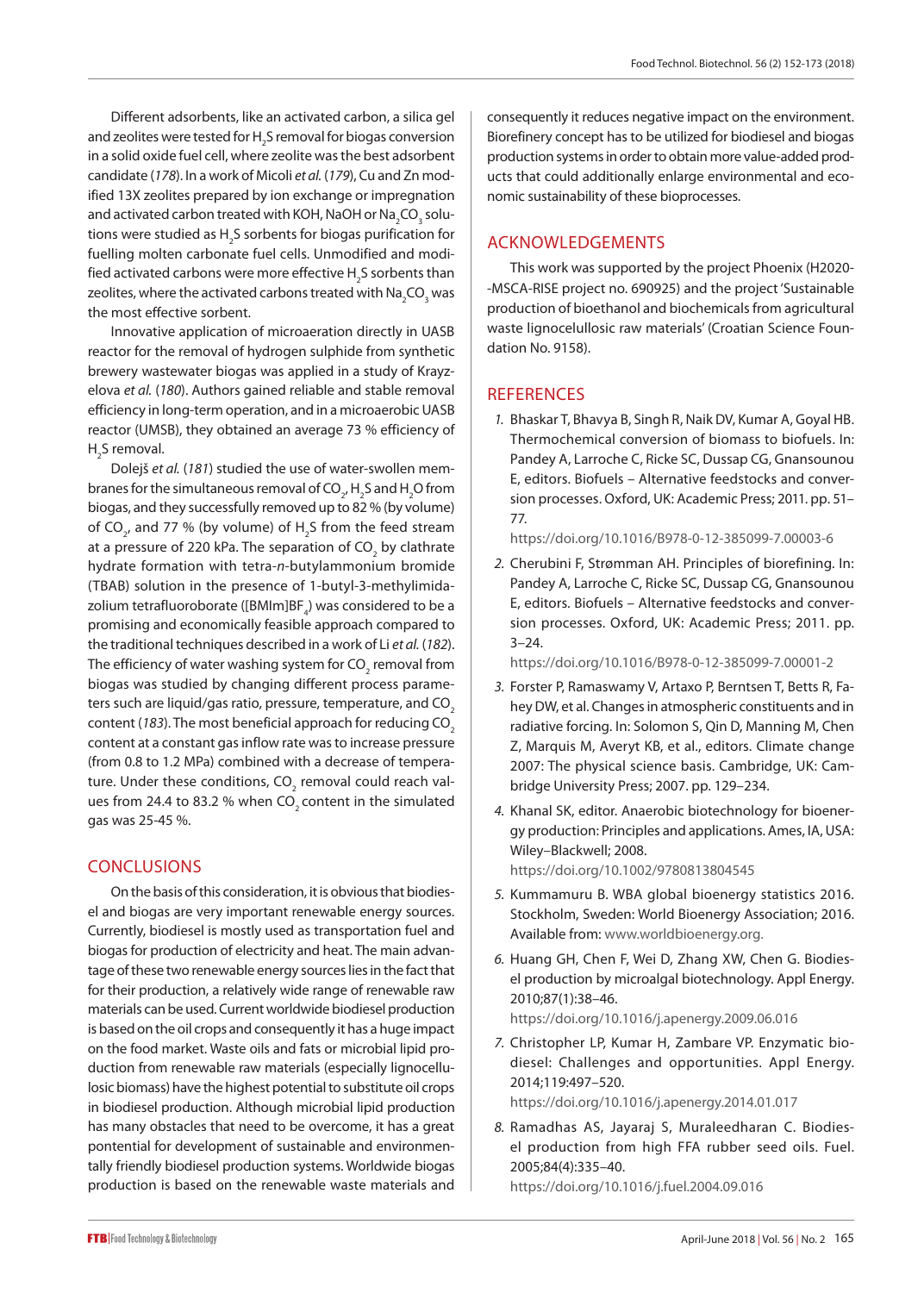- *9.* Demirbas A. Recent developments in biodiesel fuels. Int J Green Energy. 2007;4(1):15-26. https://doi.org/10.1080/15435070601015395
- *10.* Madras G, Kolluru C, Kumar R. Synthesis of biodiesel in supercritical fluids. Fuel. 2004;83(14-15):2029–33. https://doi.org/10.1016/j.fuel.2004.03.014
- *11.* Demirbas A. Production of biofuels with special emphasis on biodiesel. In: Pandey A, editor. Handbook of plant-based biofuels. Boca Raton, FL, USA: CRC Press; 2009. pp. 45-54. https://doi.org/10.1201/9780789038746.ch4
- *12.* Cao P, Dubé MA, Tremblay AY. High-purity fatty acid methyl ester production from canola, soybean, palm, and yellow grease lipids by means of a membrane reactor. Biomass Bioenergy. 2008;32(11):1028–36. https://doi.org/10.1016/j.biombioe.2008.01.020
- *13.* Lam MK, Lee KT. Mixed methanol-ethanol technology to produce greener biodiesel from waste cooking oil: A breakthrough for  $SO_4^2$ -/Sn $O_2$ -Si $O_2$  catalyst. Fuel Process Technol. 2011;92(8):1639–45.

https://doi.org/10.1016/j.fuproc.2011.04.012

- *14.* Schober S, Seidl I, Mittelbach M. Ester content evaluation in biodiesel from animal fats and lauric oils. Eur J Lipid Sci Technol. 2006;108(4):309-14. https://doi.org/10.1002/ejlt.200500324
- *15.* Koller M, Braunegg G. Biomediated production of structurally diverse poly(hydroxyalkanoates) from surplus streams of the animal processing industry. Polimery. 2015;60(5):298-

308.

https://doi.org/10.14314/polimery.2015.298

- *16.* Shahzad K, Narodoslawsky M, Sagir M, Ali N, Ali S, Rashid MI, et al. Techno-economic feasibility of waste biorefinery: Using slaughtering waste streams as starting material for biopolyester production. Waste Manag. 2017;67:73-85. https://doi.org/10.1016/j.wasman.2017.05.047
- *17.* Nebel BA, Mittelbach M. Biodiesel from extracted fat out of meat and bone meal. Eur J Lipid Sci Technol. 2006;108(5):398- 403.

https://doi.org/10.1002/ejlt.200500329

- *18.* EU Biofuels Annual 2015. GAIN report number NL5028. The Hague, The Netherlands: United States Department of Agriculture-Foreign Agriculture Service (USDA-FAS), Global Agricultural Information Network (GAIN); 2015. Available from: [http://gain.fas.usda.gov/Recent%20GAIN%20Publications/](http://gain.fas.usda.gov/Recent%20GAIN%20Publications/Biofuels%20Annual_The%20Hague_EU-28_7-15-2015.pdf) [Biofuels%20Annual\\_The%20Hague\\_EU-28\\_7-15-2015.pdf](http://gain.fas.usda.gov/Recent%20GAIN%20Publications/Biofuels%20Annual_The%20Hague_EU-28_7-15-2015.pdf).
- *19.* Demirbas A. Biodiesel from waste cooking oil via base-catalytic and supercritical methanol transesterification. Energ Convers Manag. 2009;50(4):923–7.

https://doi.org/10.1016/j.enconman.2008.12.023

*20.* Abbaszaadeh A, Ghobadian B, Omidkhah MR, Najafi G. Current biodiesel production technologies: A comparative review. Energ Convers Manag. 2012;63:138–48. https://doi.org/10.1016/j.enconman.2012.02.027

- *21.* Juan JC, Kartika DA, Wu TY, Hin TYY. Biodiesel production from jatropha oil by catalytic and non-catalytic approaches: An overview. Bioresour Technol. 2011;102(2):452–60. https://doi.org/10.1016/j.biortech.2010.09.093
- *22.* Borges ME, Díaz L. Recent developments on heterogeneous catalysts for biodiesel production by oil esterification and transesterification reactions: A review. Renew Sust Energy Rev. 2012;16(5):2839–49. https://doi.org/10.1016/j.rser.2012.01.071
- *23.* Ma F, Hanna MA. Biodiesel production: A review. Bioresour Technol. 1999;70(1):1–15.

[https://doi.org/10.1016/S0960-8524\(99\)00025-5](https://doi.org/10.1016/S0960-8524(99)00025-5)

- *24.* Ali Y, Hanna MA, Cuppett SL. Fuel properties of tallow and soybean oil esters. J Am Oil Chem Soc. 1995;72(12):1557–64. https://doi.org/10.1007/BF02577854
- *25.* Tan KT, Lee KT, Mohamed AR. Production of FAME by palm oil transesterification via supercritical methanol technology. Biomass Bioenergy. 2009;33(8):1096–9. https://doi.org/10.1016/j.biombioe.2009.04.003
- *26.* Schuchardt U, Sercheli R, Vargas RM. Transesterification of vegetable oils: A review. J Braz Chem Soc. 1998;9(1):199–210. https://doi.org/10.1590/S0103-50531998000300002
- *27.* Atadashi IM, Aroua MK, Aziz ARA, Sulaiman NMN. The effects of catalysts in biodiesel production: A review. J Ind Eng Chem. 2013;19(1):14-26. https://doi.org/10.1016/j.jiec.2012.07.009
- *28.* Cerveró JM, Coca J, Luque S. Production of biodiesel from vegetable oils. Grasas Aceites. 2008;59(1):76–83. https://doi.org/10.3989/gya.2008.v59.i1.494
- *29.* Kawashima A, Matsubara K, Honda K. Acceleration of catalytic activity of calcium oxide for biodiesel production. Bioresour Technol. 2009;100(2):696–700. https://doi.org/10.1016/j.biortech.2008.06.049
- *30.* Lotero E, Goodwin Jr JG, Bruce DA, Suwannakarn K, Liu Y, Lopez DE. The catalysis of biodiesel synthesis. In: Spivey JJ, Rosley KM, editors. Catalysis, vol. 19. London, UK: RSC Publishing; 2006. pp. 41–83.

[https://doi.org/10.1039/978184-7555229-00041](https://doi.org/10.1039/9781847555229-00041)

- 31. Demirbas A. Progress and recent trends in biofuels. Prog Energy Combust Sci. 2007;33(1):1–18. https://doi.org/10.1016/j.pecs.2006.06.001
- *32.* Tan KT, Lee KT. A review on supercritical fluids (SCF) technology in sustainable biodiesel production: Potential and challenges. Renew Sust Energ Rev. 2011;15(5):2452–6. https://doi.org/10.1016/j.rser.2011.02.012
- *33.* Kondamudi N, Mohapatra SK, Misra M. Quintinite as a bifunctional heterogeneous catalyst for biodiesel synthesis. Appl Catal A. 2011;393(1-2):36–43. https://doi.org/10.1016/j.apcata.2010.11.025
- *34.* Aransiola EF, Betiku E, Ikhuomoregbe DIO, Ojumu TV. Production of biodiesel from crude neem oil feedstock and its emissions from internal combustion engines. Afr J Biotech-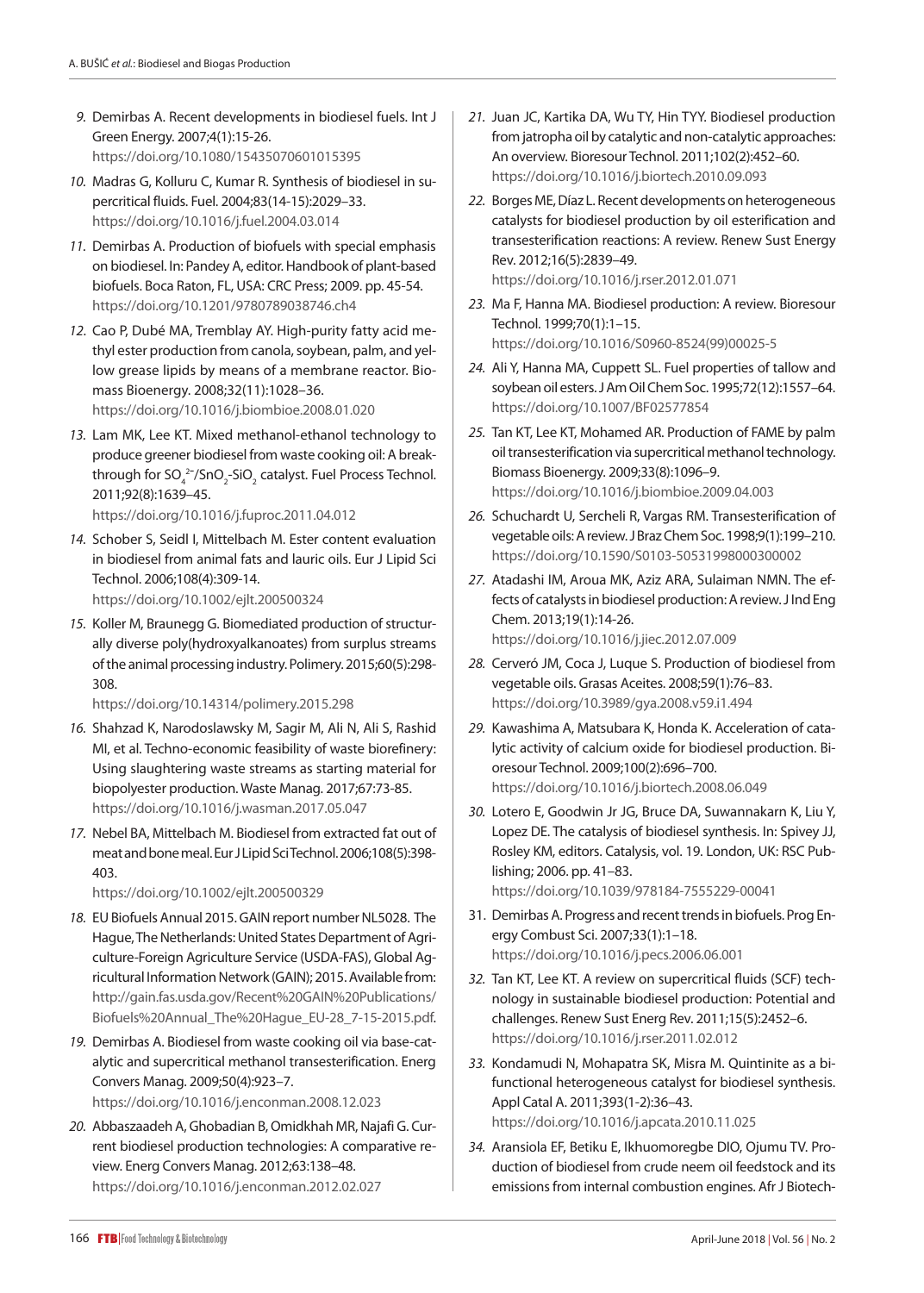nol. 2012;11(22):6178–86. https://doi.org/10.5897/AJB11.2301

*35.* Çaylı G, Küsefoğlu S. Increased yields in biodiesel production from used cooking oils by a two step process: Comparison with one step process by using TGA. Fuel Process Technol. 2008;89(2):118–22.

https://doi.org/10.1016/j.fuproc.2007.06.020

- *36.* Singh AK, Fernando SD. Reaction kinetics of soybean oil transesterification using heterogeneous metal oxide catalysts. Chem Eng Technol. 2007;30(12):1716-20. https://doi.org/10.1002/ceat.200700274
- *37.* Aransiola EF, Ojumu TV, Oyekola OO, Madzimbamuto TF, Ikhu-Omoregbe DIO. A review of current technology for biodiesel production: State of the art. Biomass Bioenergy. 2014;61:276–97.

https://doi.org/10.1016/j.biombioe.2013.11.014

*38.* Magalhães Antunes W, de Oliveira Veloso C, Assumpção Henriques C. Transesterification of soybean oil with methanol catalyzed by basic solids. Catal Today. 2008;133- 135:548–54.

<https://doi.org/10.1016/j.cattod.2007.12.055>

*39.* Kouzu M, Kasuno T, Tajika M, Sugimoto Y, Yamanaka S, Hidaka J. Calcium oxide as a solid base catalyst for transesterification of soybean oil and its application to biodiesel production. Fuel. 2008;87(12):2798-806.

https://doi.org/10.1016/j.fuel.2007.10.019

*40.* Ji J, Wang J, Li Y, Yu Y, Xu Z. Preparation of biodiesel with the help of ultrasonic and hydrodynamic cavitation. Ultrasonics. 2006;44:e411-4.

https://doi.org/10.1016/j.ultras.2006.05.020

*41.* Mootabadi H, Salamatinia B, Bhatia S, Abdullah AZ. Ultrasonic-assisted biodiesel production process from palm oil using alkaline earth metal oxides as the heterogeneous catalysts. Fuel. 2010;89(8):1818–25.

https://doi.org/10.1016/j.fuel.2009.12.023

- *42.* Brun N, Babeau-Garcia A, Achard MF, Sanchez C, Durand F, Laurent G, et al. Enzyme-based biohybrid foams designed for continuous flow heterogeneous catalysis and biodiesel production. Energy Environ Sci. 2011;4(11):2840–4. https://doi.org/10.1039/c1ee01295a
- *43.* Akoh CC, Chang SW, Lee GC, Shaw JF. Enzymatic approach to biodiesel production. J Agric Food Chem. 2007;55(22):8995– 9005.

https://doi.org/10.1021/jf071724y

*44.* Ozmen EY, Yilmaz M. Pretreatment of Candida rugosa lipase with soybean oil before immobilization on β-cyclodextrin-based polymer. Colloids Surf B Biointerfaces. 2009;69(1):58–62.

https://doi.org/10.1016/j.colsurfb.2008.10.021

*45.* Lee DH, Kim JM, Shin HY, Kim SW. Optimization of lipase pretreatment prior to lipase immobilization to prevent loss of activity. J Microbiol Biotechnol. 2007;17(4):650–4.

- *46*. Al-Zuhair S. Production of biodiesel by lipase-catalyzed transesterification of vegetable oils: A kinetics study. Biotechnol Progr. 2005;21(5):1442–8. https://doi.org/10.1021/bp050195k
- *47.* Bornscheuer UT. Microbial carboxyl esterases: Classification, properties and application in biocatalysis. FEMS Microbiol Rev. 2002;26(1):73-81.

https://doi.org/10.1111/j.1574-6976.2002.tb00599.x

- *48.* Fjerbaek L, Christensen KV, Norddahl B. A review of the current state of biodiesel production using enzymatic transesterification. Biotechnol Bioeng. 2009;102(5):1298–315. https://doi.org/10.1002/bit.22256
- *49.* Gog A, Roman M, Toşa M, Paizs C, Irimie FD. Biodiesel production using enzymatic transesterification – Current state and perspectives. Renew Energ. 2012;39(1):10–6. https://doi.org/10.1016/j.renene.2011.08.007
- *50.* Nielsen PM, Brask J, Fjerbaek L. Enzymatic biodiesel production: Technical and economical considerations. Eur J Lipid Sci Technol. 2008;110(8):692–700. https://doi.org/10.1002/ejlt.200800064
- *51.* Spahn C, Minteer SD. Enzyme immobilization in biotechnology. Recent Pat Eng. 2008;2(3):195–200. https://doi.org/10.2174/187221208786306333
- *52.* Al-Zuhair S, Hasan M, Ramachandran KB. Kinetics of the enzymatic hydrolysis of palm oil by lipase. Process Biochem. 2003;38(8):1155–63. [https://doi.org/10.1016/S0032-9592\(02\)00279-0](https://doi.org/10.1016/S0032-9592(02)00279-0)
- *53.* Ganesan D, Rajendran A, Thangavelu V. An overview on the recent advances in the transesterification of vegetable oils for biodiesel production using chemical and biocatalysts. Rev Environ Sci Biotechnol. 2009;8:367–94. https://doi.org/10.1007/s11157-009-9176-9
- *54.* Salis A, Pinna M, Monduzzi M, Solinas V. Biodiesel production from triolein and short chain alcohols through biocatalysis. J Biotechnol. 2005;119(3):291–9. https://doi.org/10.1016/j.jbiotec.2005.04.009
- *55.* Dizge N, Keskinler B, Tanriseven A. Biodiesel production from canola oil by using lipase immobilized onto hydrophobic microporous styrene-divinylbenzene copolymer. Biochem Eng J. 2009;44(2-3):220–5. https://doi.org/10.1016/j.bej.2008.12.008
- *56.* Li L, Du W, Liu D, Wang L, Li Z, Lipase-catalyzed transesterification of rapeseed oils for biodiesel production with a novel organic solvent as the reaction medium. J Mol Catal B Enzym. 2006;43(1-4):58–62.

https://doi.org/10.1016/j.molcatb.2006.06.012

- *57.* Kreiner M, Fernandes JFA, O'Farrell N, Halling PJ, Parker MC. Stability of protein-coated microcrystals in organic solvents. J Mol Catal B Enzym. 2005;33(3-6):65–72. https://doi.org/10.1016/j.molcatb.2005.03.002
- *58.* Cao L, van Langen L, Sheldon RA. Immobilised enzymes: Carrier-bound or carrier-free? Curr Opin Biotechnol.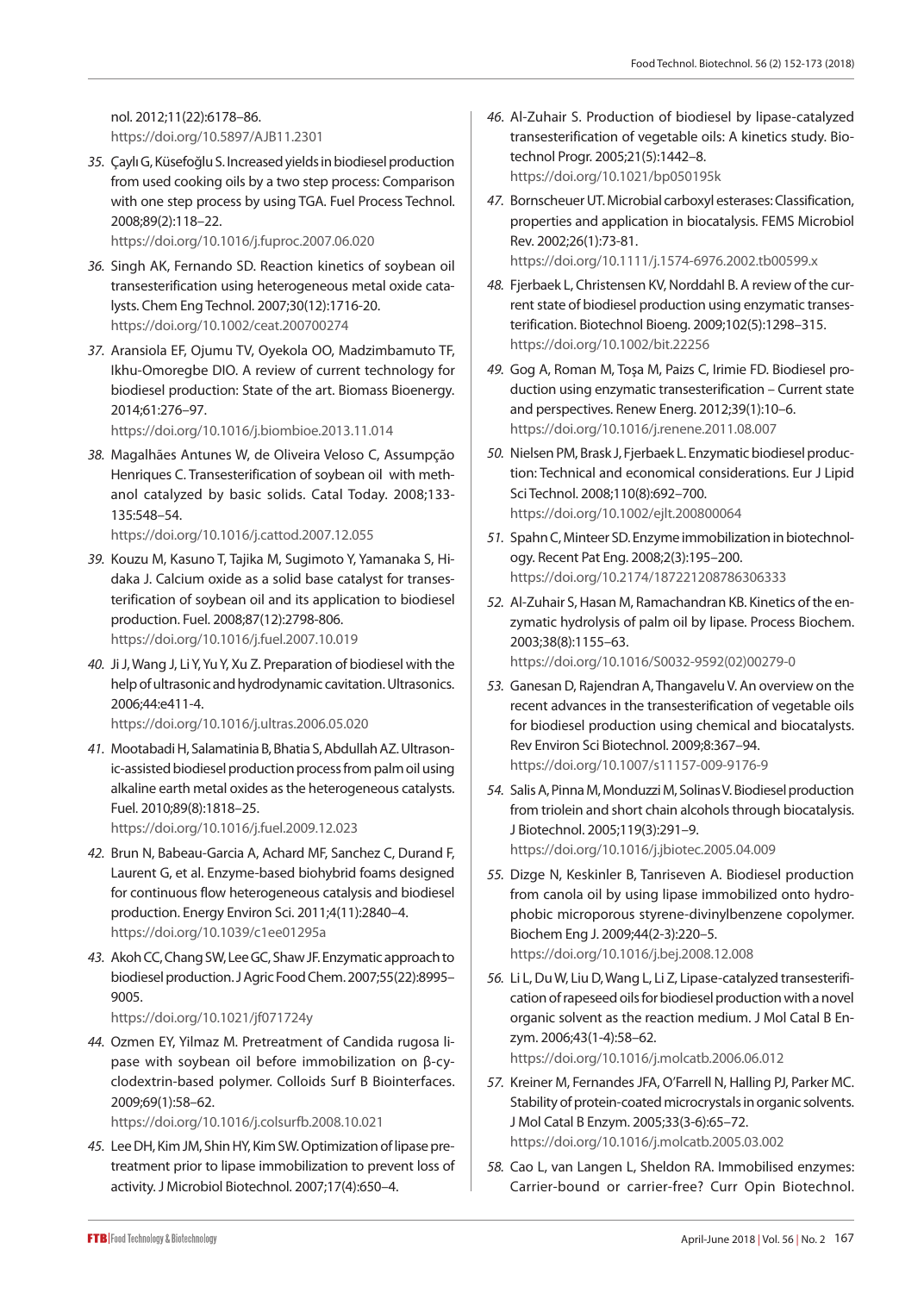2003;14(4):387–94. https://doi.org/10.1016/S0958-1669(03)00096-X

*59.* Kumari V, Shah S, Gupta MN. Preparation of biodiesel by lipase-catalyzed transesterification of high free fatty acid containing oil from Madhuca indica. Energy Fuels. 2007;21(1):368–72.

https://doi.org/10.1021/ef0602168

- *60.* Sheldon RA, Schoevaart R, Van Langen LM. Cross-linked enzyme aggregates (CLEAs): A novel and versatile method for enzyme immobilization (a review). Biocatal Biotransformation. 2005;23(3-4):141–7. https://doi.org/10.1080/10242420500183378
- *61.* Kartal F, Kilinc A. Crosslinked aggregates of Rhizopus oryzae lipase as industrial biocatalysts: Preparation, optimization, characterization, and application for enantioselective resolution reactions. Biotechnol Progr. 2012;28(4):937–45.

https://doi.org/10.1002/btpr.1571

- *62.* Kreiner M, Amorim Fernandes JF, O'Farrell N, Halling PJ, Parker MC. Stability of protein-coated microcrystals in organic solvents. J Mol Catal B Enzym. 2005;33(3-6):65–72. https://doi.org/10.1016/j.molcatb.2005.03.002
- *63.* Gaur R, Gupta G, Vamsikrishnan M, Khare SK. Protein-coated microcrystals of Pseudomonas aeruginosa PseA lipase. Appl Biochem Biotechnol. 2008;151(2-3):160–6. https://doi.org/10.1007/s12010-008-8163-x
- *64.* Ban K, Kaieda M, Matsumoto T, Kondo A, Fukuda H. Whole cell biocatalyst for biodiesel fuel production utilizing Rhizopus oryzae cells immobilized within biomass support particles. Biochem Eng J. 2001;8(1):39–43. [https://doi.org/10.1016/S1369-703X\(00\)00133-9](https://doi.org/10.1016/S1369-703X(00)00133-9)
- *65.* Tamalampudi S, Talukder MR, Hama S, Numata T, Kondo A, Fukuda H. Enzymatic production of biodiesel from Jatropha oil: A comparative study of immobilized-whole cell and commercial lipases as a biocatalyst. Biochem Eng J. 2008;39(1):185–9.

https://doi.org/10.1016/j.bej.2007.09.002

- *66.* Demirbas A. Current technologies in biodiesel production. In: Demirbas A, editor. Biodiesel. London, UK: Springer; 2008. pp. 161–73. https://doi.org/10.1007/978-1-84628-995-8\_7
- *67.* Song ES, Lim JW, Lee HS, Lee, YW. Transesterification of RBD palm oil using supercritical methanol. J Supercrit Fluids. 2008;44(3):356–63. https://doi.org/10.1016/j.supflu.2007.09.010
- *68.* Bunyakiat K, Makmee S, Sawangkeaw R, Ngamprasertsith S. Continuous production of biodiesel via transesterification from vegetable oils in supercritical methanol. Energy Fuels. 2006;20(2):812–7.

https://doi.org/10.1021/ef050329b

*69.* Geuens J, Kremsner JM, Nebel BA, Schober S, Dommisse RA, Mittelbach M, et al. Microwave-assisted catalyst-free transesterification of triglycerides with 1-butanol under supercritical conditions. Energy Fuels. 2008;22(1):643-5. https://doi.org/10.1021/ef700617q

*70.* Huynh LH, Kasim NS, Ju YH. Biodiesel production from waste oils. In: Pandey A, Larroche C, Ricke SC, Dussap CG, Gnansounou E, editors. Biofuels – Alternative feedstocks and conversion processes. Oxford, UK: Academic Press; 2011. pp. 375–96.

https://doi.org/10.1016/B978-0-12-385099-7.00017-6

- *71.* Predojević ZJ. The production of biodiesel from waste frying oils: A comparison of different purification steps. Fuel. 2008;87(17-18):3522–8. https://doi.org/10.1016/j.fuel.2008.07.003
- *72.* Sabudak T, Yildiz M. Biodiesel production from waste frying oils and its quality control. Waste Manag. 2010;30(5):799– 803.

https://doi.org/10.1016/j.wasman.2010.01.007

- *73.* Wang Y, Ou S, Liu P, Xue F, Tang S. Comparison of two different processes to synthesize biodiesel by waste cooking oil. J Mol Catal A Chem. 2006;252(1-2):107–12. https://doi.org/10.1016/j.molcata.2006.02.047
- *74.* Fairley P. Introduction: Next generation biofuels. Nature. 2011;474: S2–5. https://doi.org/10.1038/474S02a
- *75.* Li Q, Wang MY. Use food industry wastes to produce microbial oil. Sci Technol Food Ind. 1997;6:65–9.
- *76.* Ma YL. Microbial oils and its research advance. Chin J Bioprocess Eng. 2006;4:7–11.
- *77.* Ratledge C, Wynn JP. The biochemistry and molecular biology of lipid accumulation in oleaginous microorganisms. Adv Appl Microbiol. 2002;51:1–52. [https://doi.org/10.1016/S0065-2164\(02\)51000-5](https://doi.org/10.1016/s0065-2164(02)51000-5)
- *78.* Meng X, Yang J, Xu X, Zhang L, Nie Q, Xian M. Biodiesel production from oleaginous microorganisms. Renew Energ. 2009;34(1):1–5.

https://doi.org/10.1016/j.renene.2008.04.014

- *79.* Subramaniam R, Dufreche S, Zappi M, Bajpai R. Microbial lipids from renewable resources: Production and characterization. J Ind Microbiol Biotechnol. 2010;37(12):1271–87. https://doi.org/10.1007/s10295-010-0884-5
- *80.* Ratledge C, Cohen Z. Microbial and algal oils: Do they have a future for biodiesel or as commodity oils? Lipid Technol. 2008;20(7):155–60. https://doi.org/10.1002/lite.200800044
- *81.* Beopoulos A, Chardot T, Nicaud JM. Yarrowia lipolytica: A model and a tool to understand the mechanisms implicated in lipid accumulation. Biochimie. 2009; 91(6):692–6. https://doi.org/10.1016/j.biochi.2009.02.004
- *82.* Christophe G, Kumar V, Nouaille R, Gaudet G, Fontanille P, Pandey A, et al. Recent developments in microbial oils production: A possible alternative to vegetable oils for biodiesel without competition with human food? Braz Arch Biol Technol. 2012;55(1):29-46.

https://doi.org/10.1590/S1516-89132012000100004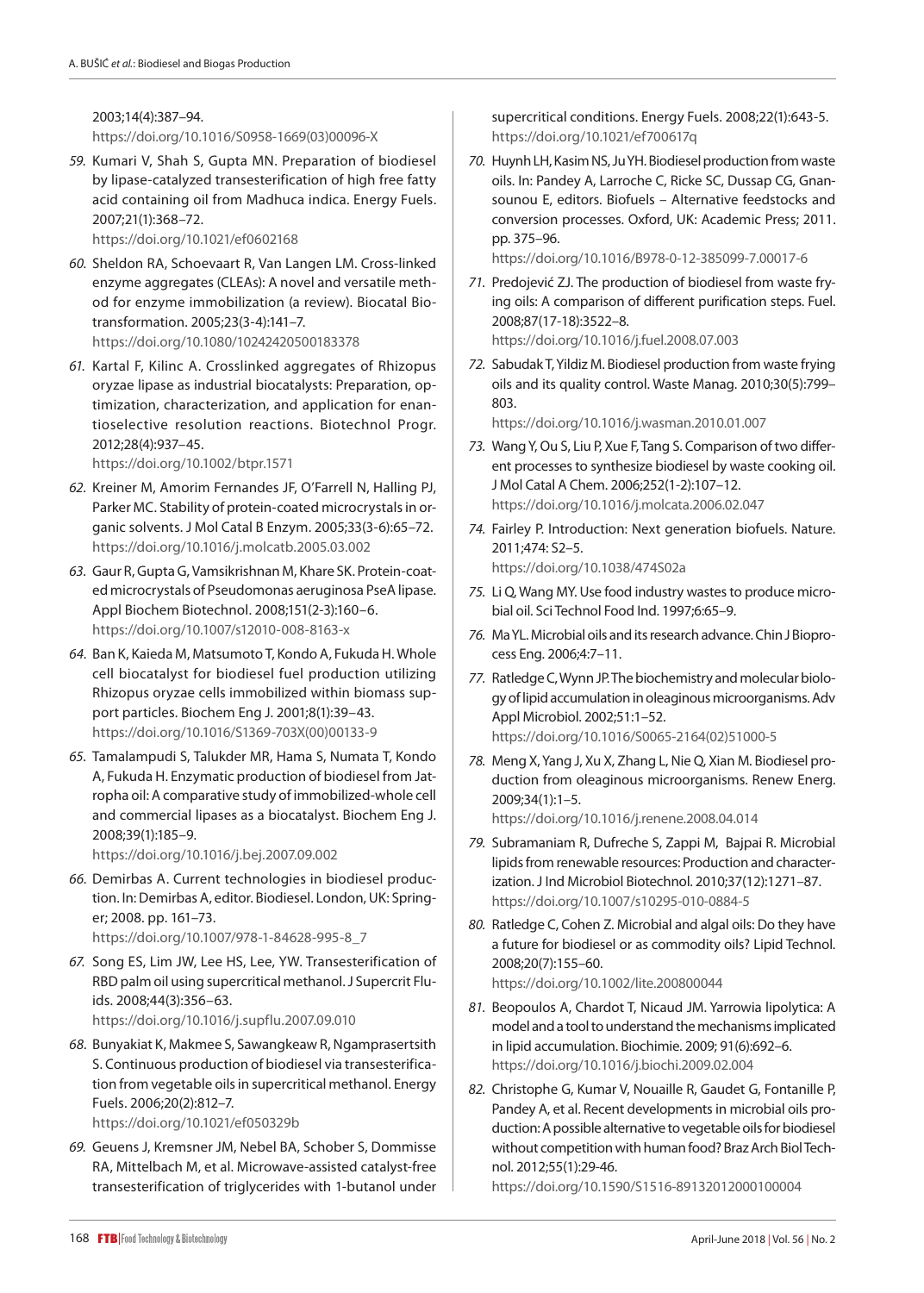- *83.* Ghanem KM, Sabry SA, Yusef HH. Some physiological factors influencing lipid production by Rhodotorula glutinis from Egyptian beet molasses. Med J Islamic World Acad Sci. 1990;3(4):305-9.
- *84*. El-Fadaly HA, El-Naggar NEA, Marwan ESM. Single cell oil production by an oleaginous yeast strain in a low cost cultivation medium. Res J Microbiol. 2009;4(8):301–13. https://doi.org/10.3923/jm.2009.301.313
- *85.* Alvarez RM, Rodríguez B, Romano JM, Díaz AO, Gómez E, Miró D, et al. Lipid accumulation in Rhodotorula glutinis on sugar cane molasses in single-stage continuous culture. World J Microbiol Biotechnol. 1992;8(2):214–5. https://doi.org/10.1007/BF01195853
- *86.* Gouda MK, Omar SH, Aouad LM. Single cell oil production by Gordonia sp. DG using agro-industrial wastes. World J Microbiol Biotechnol. 2008;24:1703. https://doi.org/10.1007/s11274-008-9664-z
- *87.* Xu J, Du W, Zhao X, Zhang G, Liu D. Microbial oil production from various carbon sources and its use for biodiesel preparation. Biofuels Bioprod Bioref. 2013;7(1):65–77. https://doi.org/10.1002/bbb.1372
- *88.* Zhao ZB. Toward cheaper microbial oil for biodiesel oil. Chin Biotechnol. 2005;25(2):8–11.
- *89.* Jin M, Slininger PJ, Dien BS, Waghmode S, Moser BR, Orjuela A, et al. Microbial lipid-based lignocellulosic biorefinery: Feasibility and challenges. Trends Biotechnol. 2015;33(1):43–54. https://doi.org/10.1016/j.tibtech.2014.11.005
- *90.* Papanikolaou S, Aggelis G. Lipids of oleaginous yeasts. Part I: Biochemistry of single cell oil production. Eur J Lipid Sci Technol. 2011;113(8):1031–51. https://doi.org/10.1002/ejlt.201100014
- *91.* Li Q, Du W, Liu D. Perspectives of microbial oils for biodiesel production. Appl Microbiol Biotechnol. 2008;80(5):749–56. https://doi.org/10.1007/s00253-008-1625-9
- *92.* Papanikolaou S, Komaitis M, Aggelis G. Single cell oil (SCO) production by Mortierella isabellina grown on high-sugar content media. Bioresour Technol. 2004;95(3):287-91. https://doi.org/10.1016/j.biortech.2004.02.016
- *93.* Aki T, Nagahata Y, Ishihara K, Tanaka Y, Morinaga T, Higashiyama K, et al. Production of arachidonic acid by filamentous fungus, Mortierella alliacea strain YN-15. J Am Oil Chem Soc. 2001;78(6):599–604.
	- https://doi.org/10.1007/s11746-001-0311-2
- *94.* Zabeti N, Bonin P, Volkman JK, Guasco S, Rontani JF. Fatty acid composition of bacterial strains associated with living cells of the haptophyte Emiliania huxleyi. Org Geochem. 2010;41(7):627–36.

https://doi.org/10.1016/j.orggeochem.2010.04.009

*95.* Roche CM, Glass NL, Blanch HW, Clark DS. Engineering the filamentous fungus Neurospora crassa for lipid production from lignocellulosic biomass. Biotechnol Bioeng. 2014;111(6):1097–107.

https://doi.org/10.1002/bit.25211

*96.* Verma NM, Mehrotra S, Shukla A, Mishra BN. Prospective of biodiesel production utilizing microalgae as the cell factories: A comprehensive discussion. Afr J Biotechnol. 2010;9(10):1402–11.

https://doi.org/10.5897/AJBx09.071

- *97.* Chen YF, Wu Q. Production of biodiesel from algal biomass: Current perspectives and future. In: Pandey A, Larroche C, Ricke SC, Dussap CG, Gnansounou E, editors. Biofuels – Alternative feedstocks and conversion processes. Oxford, UK: Academic Press; 2011. pp. 399–413. https://doi.org/10.1016/B978-0-12-385099-7.00018-8
- 98. Guil-Guerrero JL, Navarro-Juárez R, López-Martínez JC,
- Campra-Madrid P, Rebolloso-Fuentes MM. Functional properties of the biomass of three microalgal species. J Food Eng. 2004;65(4):511–7.

https://doi.org/10.1016/j.jfoodeng.2004.02.014

- *99.* Spolaore P, Joannis-Cassan C, Duran E, Isambert A. Commercial applications of microalgae. J Biosci Bioeng. 2006;101(2):87–96. https://doi.org/10.1263/jbb.101.87
- *100.* Pieber S, Schober S, Mittelbach M. Pressurized fluid extraction of polyunsaturated fatty acids from the microalga Nannochloropsis oculata. Biomass Bioenergy. 2012;47:474-82. https://doi.org/10.1016/j.biombioe.2012.10.019
- *101.* Hidalgo P, Toro C, Ciudad G, Schober S, Mittelbach M, Navia R. Evaluation of different operational strategies for biodiesel production by direct transesterification of microalgal biomass. Energy Fuels. 2014;28(6):3814-20. https://doi.org/10.1021/ef500259z
- *102.* Hidalgo P, Ciudad G, Schober S, Mittelbach M, Navia R. Improving the FAME yield of in situ transesterification from microalgal biomass through particle size reduction and cosolvent incorporation. Energy Fuels. 2015;29(2):823-32. https://doi.org/10.1021/ef5023303
- *103.* Li Y, Zhao ZK, Bai F. High-density cultivation of oleaginous yeast Rhodosporidium toruloides Y4 in fed-batch culture. Enzyme Microb Technol. 2007;41(3):312–7. https://doi.org/10.1016/j.enzmictec.2007.02.008
- *104.* Papanikolaou S, Chevalot I, Komaitis M, Marc I, Aggelis G. Single cell oil production by Yarrowia lipolytica growing on an industrial derivative of animal fat in batch cultures. Appl Microbiol Biotechnol. 2002;58(3):308–12. https://doi.org/10.1007/s00253-001-0897-0
- *105.* Gao J, Chen L, Yan Z, Wang L. Effect of ionic liquid pretreatment on the composition, structure and biogas production of water hyacinth (Eichhornia crassipes). Bioresour Technol. 2013;132:361–4.

https://doi.org/10.1016/j.biortech.2012.10.136

- *106.* Veloso V, Reis A, Gouveia L, Fernandes HL, Empis JA, Novais JM. Lipid production by Phaeodactylum tricornutum. Bioresour Technol. 1991;38(2-3):115–9. [https://doi.org/10.1016/0960-8524\(91\)90141-6](https://doi.org/10.1016/0960-8524(91)90141-6)
- *107.* Chiu SY, Kao CY, Tsai MT, Ong SC, Chen CH, Lin CS. Lipid accumulation and  $\mathsf{CO}_2$  utilization of Nannochloropsis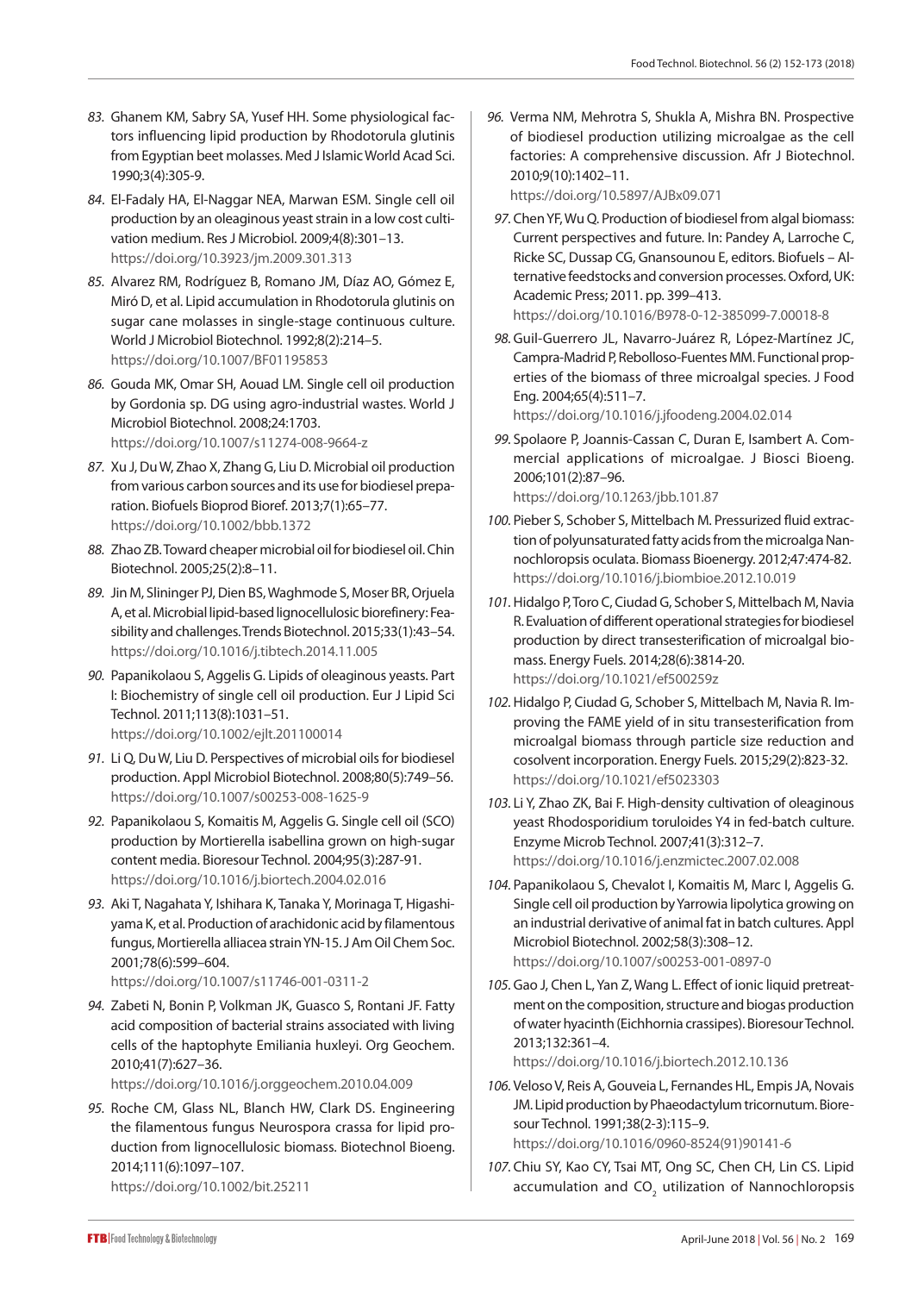oculata in response to CO<sub>2</sub> aeration. Bioresour Technol. 2009;100(2):833–8.

https://doi.org/10.1016/j.biortech.2008.06.061

- *108.* Hsieh CH, Wu WT. Cultivation of microalgae for oil production with a cultivation strategy of urea limitation. Bioresour Technol. 2009;100(17):3921–6. https://doi.org/10.1016/j.biortech.2009.03.019
- *109.* Feng Y, Li C, Zhang D. Lipid production of Chlorella vulgaris cultured in artificial wastewater medium. Bioresour Technol. 2011;102(1):101-5.

https://doi.org/10.1016/j.biortech.2010.06.016

*110.* Zhang J, Fang X, Zhu XL, Li Y, Xu HP, Zhao BF, et al. Microbial lipid production by the oleaginous yeast Cryptococcus curvatus O3 grown in fed-batch culture. Biomass Bioenergy. 2011;35(5):1906-11.

https://doi.org/10.1016/j.biombioe.2011.01.024

- *111.* Chang YH, Chang KS, Hsu CL, Chuang LT, Chen CY, Huang FY, Jang HD. A comparative study on batch and fed-batch cultures of oleaginous yeast Cryptococcus sp. in glucose-based media and corncob hydrolysate for microbial oil production. Fuel. 2013;105:711–7. https://doi.org/10.1016/j.fuel.2012.10.033
- *112.* Papanikolaou S, Aggelis G. Lipid production by Yarrowia lipolytica growing on industrial glycerol in a single-stage continuous culture. Bioresour Technol. 2002;82(1):43–9. https://doi.org/10.1016/S0960-8524(01)00149-3
- *113.* Ivančić Šantek M, Miškulin E, Petrović M, Beluhan S, Šantek B. Effect of carbon and nitogen source concentrations on the growth and lipid accumulation of yeast Trichosporon oleaginosus in continuous and batch culture. J Chem Technol Biotechnol. 2017;92(7):1620-9. [https://doi.org/10.1002/jctb.5156](https://doi.org/10.1002/jctb.5156
)
- *114.* Ahmad FB, Zhang Z, Doherty WOS, O'Hara IM. Microbial oil production from sugarcane bagasse hydrolysates by oleaginous yeast and filamentous fungi. In: Bruce RC, editor. Proceedings of the 38th Annual Conference of the Australian Society of Sugar Cane Technologists; 2016 April 27-29; Mackay, Australia: Australian Society of Sugar Cane Technologists; 2016. pp. 251–9.
- *115.* Tang D, Han W, Li PL, Miao X, Zhong J. CO<sub>2</sub> biofixation and fatty acid composition of Scenedesmus obliquus and Chlorella pyrenoidosa in response to different CO $_{_2}$  levels. Bioresour Technol. 2011;102(3):3071–6. https://doi.org/10.1016/j.biortech.2010.10.047
- *116.* Fei Q, Chang HN, Shang L, Choi J. Exploring low-cost carbon sources for microbial lipids production by fed-batch cultivation of Cryptococcus albidus. Biotechnol Bioprocess Eng. 2011;16(3):482–7.

https://doi.org/10.1007/s12257-010-0370-y

- *117.* Wild R, Patil S, Popović M, Zappi M, Dufreche S, Bajpai R. Lipids from Lipomyces starkeyi. Food Technol Biotechnol. 2010;48:329–35.
- *118.* Huang C, Chen XF, Yang XY, Xiong L, Lin XQ, Yang J. et al. Bioconversion of corncob acid hydrolysate into microbial oil

by the oleaginous yeast Lipomyces starkeyi. Appl Biochem Biotechnol. 2014;172(4):2197–204.

https://doi.org/10.1007/s12010-013-0651-y

- *119.* Gao J, Chen L, Yan Z, Wang L. Effect of ionic liquid pretreatment on the composition, structure and biogas production of water hyacinth (Eichhornia crassipes). Bioresour Technol. 2013;132:361–4. <https://doi.org/10.1016/j.biortech.2012.10.136>
- *120.* Zeng J, Zheng Y, Yu X, Yu L, Gao D, Chen S. Lignocellulosic
- biomass as a carbohydrate source for lipid production by Mortierella isabellina. Bioresour Technol. 2013;128:385–91. https://doi.org/10.1016/j.biortech.2012.10.079
- *121.* Economou CN, Aggelis G, Pavlou S, Vayenas DV. Single cell oil production from rice hulls hydrolysate. Bioresour Technol. 2011;102(20):9737–42. https://doi.org/10.1016/j.biortech.2011.08.025
- *122.* Ruan Z, Zanotti M, Zhong Y, Liao W, Ducey C, Liu Y. Co-hydrolysis of lignocellulosic biomass for microbial lipid accumulation. Biotechnol Bioeng. 2013;110(4):1039–49. https://doi.org/10.1002/bit.24773
- *123.* Ruan Z, Zanotti M, Archer S, Liao W, Liu Y. Oleaginous fungal lipid fermentation on combined acid- and alkali-pretreated corn stover hydrolysate for advanced biofuel production. Bioresour Technol. 2014;163:12–7. https://doi.org/10.1016/j.biortech.2014.03.095
- *124.* Jiang L, Luo S, Fan X, Yang Z, Guo R. Biomass and lipid production of marine microalgae using municipal wastewater and high concentration of CO<sub>2</sub>. Appl Energy. 2011;88(10):3336-41. https://doi.org/10.1016/j.apenergy.2011.03.043
- *125.* Wei Z, Zeng G, Huang F, Kosa M, Sun Q, Meng X, Huang D, Ragauskas AJ. Microbial lipid production by oleaginous Rhodococci cultured in lignocellulosic autohydrolysates. Appl Microbiol Biotechnol. 2015;99(17):7369-77. https://doi.org/10.1007/s00253-015-6752-5
- *126.* Zhao H, Baker GA, Cowins JV. Fast enzymatic saccharification of switchgrass after pretreatment with ionic liquids. Biotechnol Progr. 2010;26(1):127–33. https://doi.org/10.1002/btpr.331.
- *127.* Fei Q, O'Brien M, Nelson R, Chen X, Lowell A, Dowe N. Enhanced lipid production by Rhodosporidium toruloides using different fed-batch feeding strategies with lignocellulosic hydrolysate as the sole carbon source. Biotechnol Biofuels. 2016;9:130.

https://doi.org/10.1186/s13068-016-0542-x

- *128.* Saenge C, Cheirsilp B, Suksaroge TT, Bourtoom T. Potential use of oleaginous red yeast Rhodotorula glutinis for the bioconversion of crude glycerol from biodiesel plant to lipids and carotenoids. Process Biochem. 2011;46(1):210–8. https://doi.org/10.1016/j.procbio.2010.08.009
- *129.* Ho SH, Chen WM, Chang JS. Scenedesmus obliquus CNW–N as a potential candidate for CO $_{\textrm{\tiny{2}}}$  mitigation and biodiesel production. Bioresour Technol. 2010;101(22):8725–30. https://doi.org/10.1016/j.biortech.2010.06.112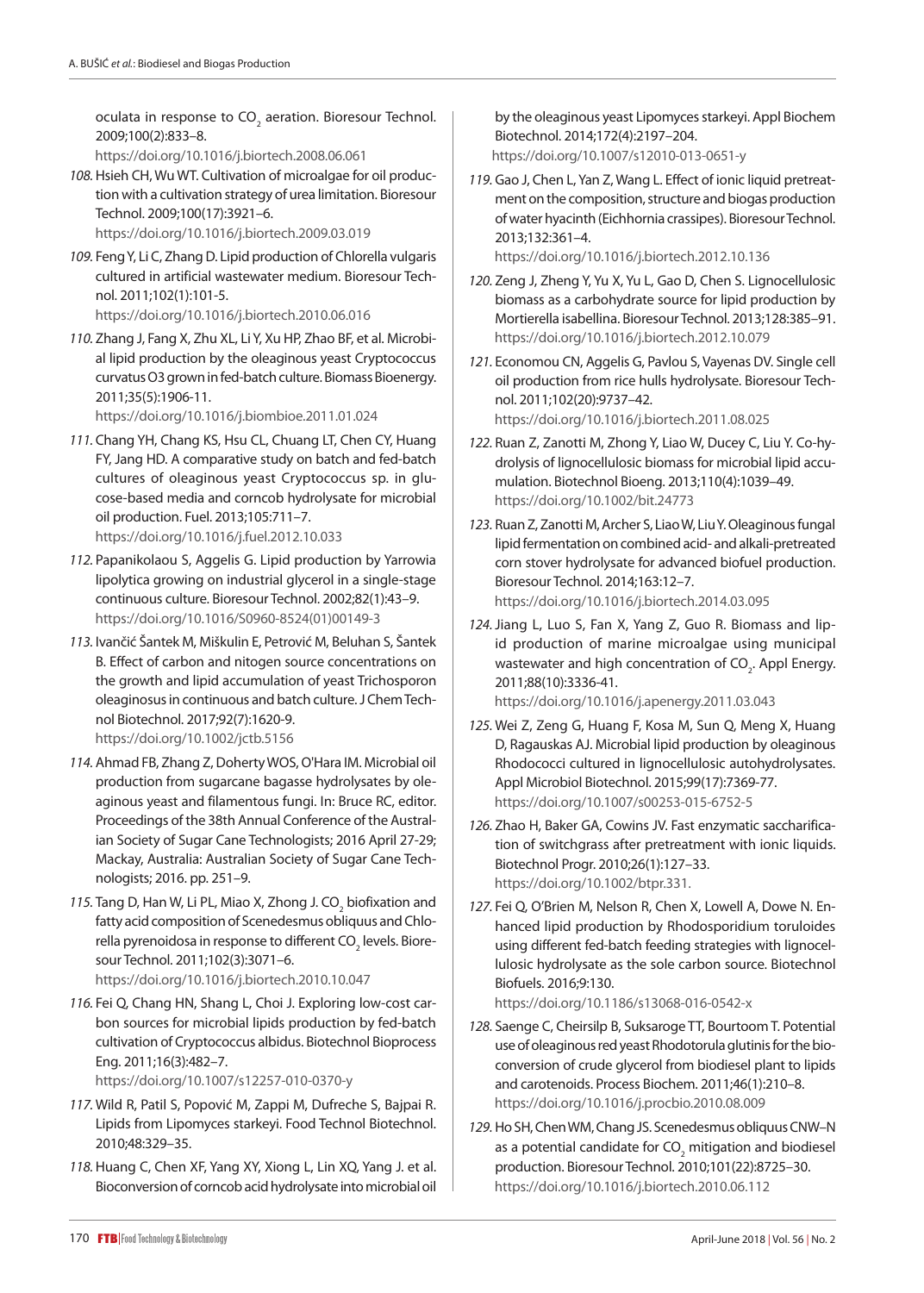- *130.* Papanikolaou S, Diamantopoulou P, Chatzifragkou A, Philippoussis A, Aggelis G. Suitability of low-cost sugars as substrates for lipid production by the fungus Thamnidium elegans. Energy Fuels. 2010;24(7):4078–86. https://doi.org/10.1021/ef1004804
- *131.* Holm-Nielsen JB, Al Seadi T, Oleskowicz-Popiel P. The future of anaerobic digestion and biogas utilization. Bioresour Technol. 2009;100(2):5478–84. https://doi.org/10.1016/j.biortech.2008.12.046
- *132.* Weiland P. Biogas production: Current state and perspectives. Appl Microbiol Biotechnol. 2010;85(4):849–60. https://doi.org/10.1007/s00253-009-2246-7
- *133.* Ryckebosch E, Drouillon M, Vervaeren H. Techniques for transformation of biogas to biomethane. Biomass Bioenergy. 2011;35(5):1633–45.

https://doi.org/10.1016/j.biombioe.2011.02.033

- *134.* Harikishan S. Pretreatment of high-solids wastes/residues to enhance bioenergy recovery. In: Khanal SK, editor. Anaerobic biotechnology for bioenergy production: Principles and applications. Iowa, USA: Wiley Blackwell; 2008. pp. 247–65. https://doi.org/10.1002/9780813804545.ch11
- *135.* WBA global bioenergy statistics 2017. Stockholm, Sweden: World Bioenergy Association (WBA); 2017. Available from: http://worldbioenergy.org/uploads/WBA%20GBS%20 2017\_hq.pdf.
- *136.* Statistical report 2017. European Biogas Association (EBA); 2017. Brussels, Belgium. Available from: https://european-biogas.eu/wp-content/uploads/2017/12/Statistical-report-of-the-European-Biogas-Association\_excerpt-web. pdf.
- *137.* Flach B, Leiberz S, Rossetti A, Phillips S. EU biofuels annual 2017. Washington, DC, USA: USDA Foreign Agricultural Service. Available from:

https://gain.fas.usda.gov/Recent%20GAIN%20Publications/Biofuels%20Annual\_The%20Hague\_EU-28\_6-19- 2017.pdf.

- *138.* Frigon JC, Guiot SR. Biomethane production from starch and lignocellulosic crops: A comparative review. Biofuels Bioprod Bioref. 2010;4(4):447–58. https://doi.org/10.1002/bbb.229
- *139.* Zheng Y, Zhao J, Xu F, Li Y. Pretreatment of lignocellulosic biomass for enhanced biogas production. Prog Energy Combust Sci. 2014;42:35–53. https://doi.org/10.1016/j.pecs.2014.01.001
- *140.* Schink B. Energetics of syntrophic cooperation in methanogenic degradation. Microbiol Mol Biol Rev. 1997;61(2):262– 80.
- *141.* Bischoff M. Knowledge in the use of additives and excipients as well as trace elements in biogas plants; VDI Reports no. 2057: 'Biogas 2009 – Energy source of the future'. Düsseldorf, Gremany: VDI Verlag; 2009. pp. S111–23 (in German).
- *142.* Mao C, Feng Y, Wang X, Ren G. Review on research achievements of biogas from anaerobic digestion. Renew Sust En-

erg Rev. 2015;45:540–55. https://doi.org/10.1016/j.rser.2015.02.032

- *143.* Zhao J. Enhancement of methane production from solid-state anaerobic digestion of yard trimmings by biological pretreatment [MSc Thesis]. Columbus, OH, USA: The Ohio State University; 2013.
- *144.* Parawira W, Read JS, Mattiasson B, Björnsson L. Energy production from agricultural residues: High methane yields in a pilot-scale two-stage anaerobic digestion. Biomass Bioenergy. 2008;32(1):44–50. https://doi.org/10.1016/j.biombioe.2007.06.003
- *145.* Angelidaki I, Ellegaard L, Ahring BK. Application of the anaerobic digestion process. In: Ahring BK, Andelidaki I, Dolfing J, Euegaard L, Gavala HN, Haagensen F, et al., editors. Biomethanation II: Advances in Biochemical Engineering/ Biotechnology, vol. 82. Heidelberg, Germany: Springer; 2003. pp. 1–33.

https://doi.org/10.1007/3-540-45838-7\_1

- *146.* Weiland P. The state of the art in dry fermentation. Gülzower Fachgespräche. 2006;24:22–38 (in German).
- *147.* Heiermann M, Linke B, Kessler U, Loock R. Biogas from renewable resources through dry anaerobic digestion. Landtechnik. 2007;62:14–15.
- *148.* Lehtomäki A, Björnsson L. Two-stage anaerobic digestion of energy crops: Methane production, nitrogen mineralisation and heavy metal mobilisation. Environ Technol. 2006;27(2):209–18.

https://doi.org/10.1080/09593332708618635

- *149.* Weiland P, Verstraete W, van Haandel A. Biomass digestion to methane in agriculture: A successful pathway for the energy production and waste treatment worldwide. In: Soetaert W, Vandamme EJ, editors. Biofuels. Chichester, UK: John Wiley & Sons, Ltd; 2009. pp. 171–95. https://doi.org/10.1002/9780470754108.ch10
- *150.* De Baere L, Mattheeuws B. State-of-the-art 2008 Anaerobic digestion of solid waste. Waste Manage World. 2008;9(4):1–6.
- *151.* Brown D, Shi J, Li Y. Comparison of solid-state to liquid anaerobic digestion of lignocellulosic feedstocks for biogas production. Bioresour Technol. 2012;124:379-86. https://doi.org/10.1016/j.biortech.2012.08.051
- *152.* Zhu J, Zheng Y, Xu F, Li Y. Solid-state anaerobic co-digestion of hay and soybean processing waste for biogas production. Bioresour Technol. 2014;154:240–7. https://doi.org/10.1016/j.biortech.2013.12.045
- *153.* Kaparaju P, Serrano M, Angelidaki I. Effect of reactor configuration on biogas production from wheat straw hydrolysate. Bioresour Technol. 2009;100(24):6317-23. https://doi.org/10.1016/j.biortech.2009.06.101
- *154.* Chen L, Gu Y, Cao C, Zhang J, Ng JW, Tang C. Performance of a submerged anaerobic membrane bioreactor with forward osmosis membrane for low-strength wastewater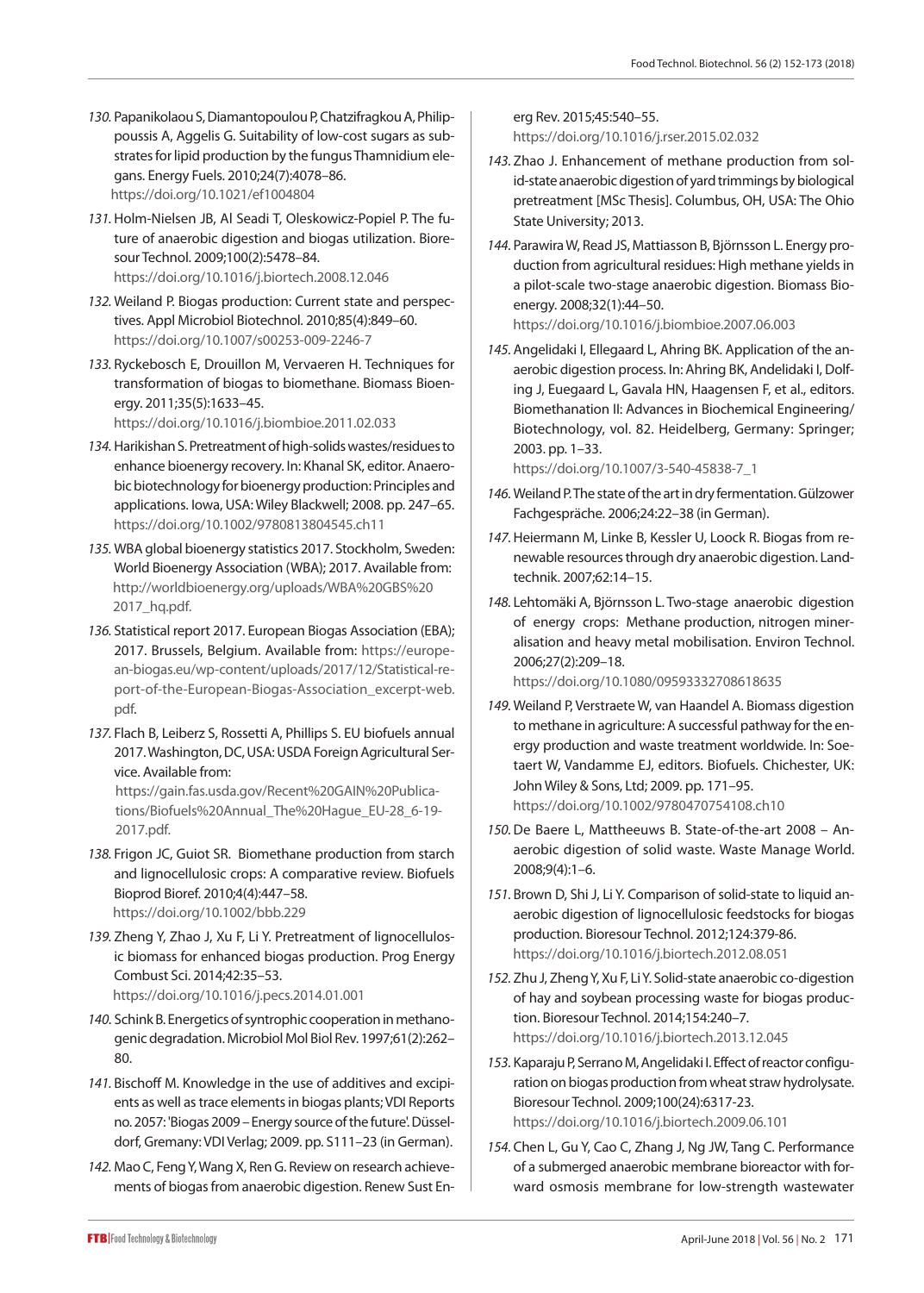treatment. Water Res. 2014;50:114–23. https://doi.org/10.1016/j.watres.2013.12.009

*155.* Bo T, Zhu X, Zhang L, Tao Y, He X, Li D, Yan Z. A new upgraded biogas production process: Coupling microbial electrolysis cell and anaerobic digestion in single-chamber, barrel-shape stainless steel reactor. Electrochem Commun. 2014:45:67–70.

https://doi.org/10.1016/j.elecom.2014.05.026

- *156.* Taherzadeh MJ, Karimi K. Pretreatment of lignocellulosic wastes to improve ethanol and biogas production: A review. Int J Mol Sci. 2008;9(9):1621–51. https://doi.org/10.3390/ijms9091621
- *157.* Mirahmadi K, Kabir MM, Jeihanipour A, Karimi K, Taherzadeh M. Alkaline pretreatment of spruce and birch to improve bioethanol and biogas production. Bioresources. 2010;5(2):928-38.
- *158.* O-Thong S, Boe K, Angelidaki I. Thermophilic anaerobic co-digestion of oil palm empty fruit bunches with palm oil mill effluent for efficient biogas production. Appl Energy. 2012;93:648–54.

https://doi.org/10.1016/j.apenergy.2011.12.092

- *159.* Salehian P, Karimi K. Alkali pretreatment for improvement of biogas and ethanol production from different waste parts of pine tree. Ind Eng Chem Res. 2013;52(2):972−8. https://doi.org/10.1021/ie302805c
- *160.* Song Z, Yang G, Guo Y, Zhang T. Comparison of two chemical pretreatments of rice straw for biogas production by anaerobic digestion. Bioresources. 2012;7(3):3223–36.
- *161.* Monlau F, Latrille E, Carvalho Da Costa A, Steyer JP, Carrère H. Enhancement of methane production from sunflower oil cakes by dilute acid pretreatment. Appl Energy. 2013;102:1105–13.

https://doi.org/10.1016/j.apenergy.2012.06.042

- *162.* Monlau F, Barakat A, Steyer JP, Carrère H. Comparison of seven types of thermo-chemical pretreatments on the structural features and anaerobic digestion of sunflower stalks. Bioresour Technol. 2012;120:241–7. https://doi.org/10.1016/j.biortech.2012.06.040
- *163.* Cuissinat C, Navard P. Swelling and dissolution of cellulose part 1: Free floating cotton and wood fibers in N-methylmorpholine-N-oxide–water mixtures. Macromol Symp. 2006;244(1):1–18.

https://doi.org/10.1002/masy.200651201

- *164.* Kabir MM, Niklasson C, Taherzadeh MJ, Horváth IS. Biogas production from lignocelluloses by N-methylmorpholine-N-oxide (NMMO) pretreatment: Effects of recovery and reuse of NMMO. Bioresour Technol. 2014;161:446-50. https://doi.org/10.1016/j.biortech.2014.03.107
- *165.* Goshadrou A, Karimi K, Taherzadeh MJ. Ethanol and biogas production from birch by NMMO pretreatment. Biomass Bioenergy. 2013;49:95–101.

https://doi.org/10.1016/j.biombioe.2012.12.013

*166.* Kabir MM, del Pilar Castillo M, Taherzadeh MJ, Sárvári Horváth I. Effect of the N-methylmorpholine-N-oxide (NMMO) pretreatment on anaerobic digestion of forest residues. Bioresources. 2013;8(4):5409–23.

<https://doi.org/10.15376/biores.8.4.5409-5423>

- *167.* Teghammar A, Karimi K, Sárvári Horváth I, Taherzadeh MJ. Enhanced biogas production from rice straw, triticale straw and softwood spruce by NMMO pretreatment. Biomass Bioenergy. 2012;36:116–20.
	- https://doi.org/10.1016/j.biombioe.2011.10.019
- 168. Petersson A, Thomsen MH, Hauggaard-Nielsen H, Thomsen AB. Potential bioethanol and biogas production using lignocellulosic biomass from winter rye, oilseed rape and faba bean. Biomass Bioenergy. 2007;31(11-12):812-9. https://doi.org/10.1016/j.biombioe.2007.06.001
- *169.* Sapci Z. The effect of microwave pretreatment on biogas production from agricultural straws. Bioresour Technol. 2013;128:487−94.

https://doi.org/10.1016/j.biortech.2012.09.094

- *170.* Jackowiak D, Bassard D, Pauss A, Ribeiro T. Optimisation of a microwave pretreatment of wheat straw for methane production. Bioresour Technol. 2011;102(12):6750–6. https://doi.org/10.1016/j.biortech.2011.03.107
- *171.* Cesaro A, Naddeo V, Amodio V, Belgiorno V. Enhanced biogas production from anaerobic codigestion of solid waste by sonolysis. Ultrason Sonochem. 2012;19(3):596–600. https://doi.org/10.1016/j.ultsonch.2011.09.002
- *172.* Hjorth M, Gränitz K, Adamsen APS, Møller HB. Extrusion as a pretreatment to increase biogas production. Bioresour Technol. 2011;102(8):4989–94. https://doi.org/10.1016/j.biortech.2010.11.128
- *173.* Mackuľak T, Prousek J, Švorc L, Drtil M. Increase of biogas production from pretreated hay and leaves using wood-rotting fungi. Chem Pap. 2012;66(7):649–53. https://doi.org/10.2478/s11696-012-0171-1
- *174.* Zhang Q, He J, Tian M, Mao Z, Tang L, Zhang J, Zhang H. Enhancement of methane production from cassava residues by biological pretreatment using a constructed microbial consortium. Bioresour Technol. 2011;102(19):8899–906. https://doi.org/10.1016/j.biortech.2011.06.061
- *175.* Ziemiński K, Romanowska I, Kowalska M. Enzymatic pretreatment of lignocellulosic wastes to improve biogas production. Waste Manag. 2012;32(6):1131-7. https://doi.org/10.1016/j.wasman.2012.01.016
- *176.* Carlsson AS, van Beilen JB, Möller R, Clayton D. Micro- and macro-algae: Utility for industrial applications. In: Bowles D, editor. Outputs from the EPOBIO project, September 2007. Newburry, UK: CPL Press; 2007. Available from: http://www.etipbioenergy.eu/images/epobio\_aquatic\_report.pdf.
- *177.* Koller M, Muhr A, Braunegg G. Microalgae as versatile cellular factories for valued products. Algal Res. 2014;6(Pt A):52-63.

https://doi.org/10.1016/j.algal.2014.09.002